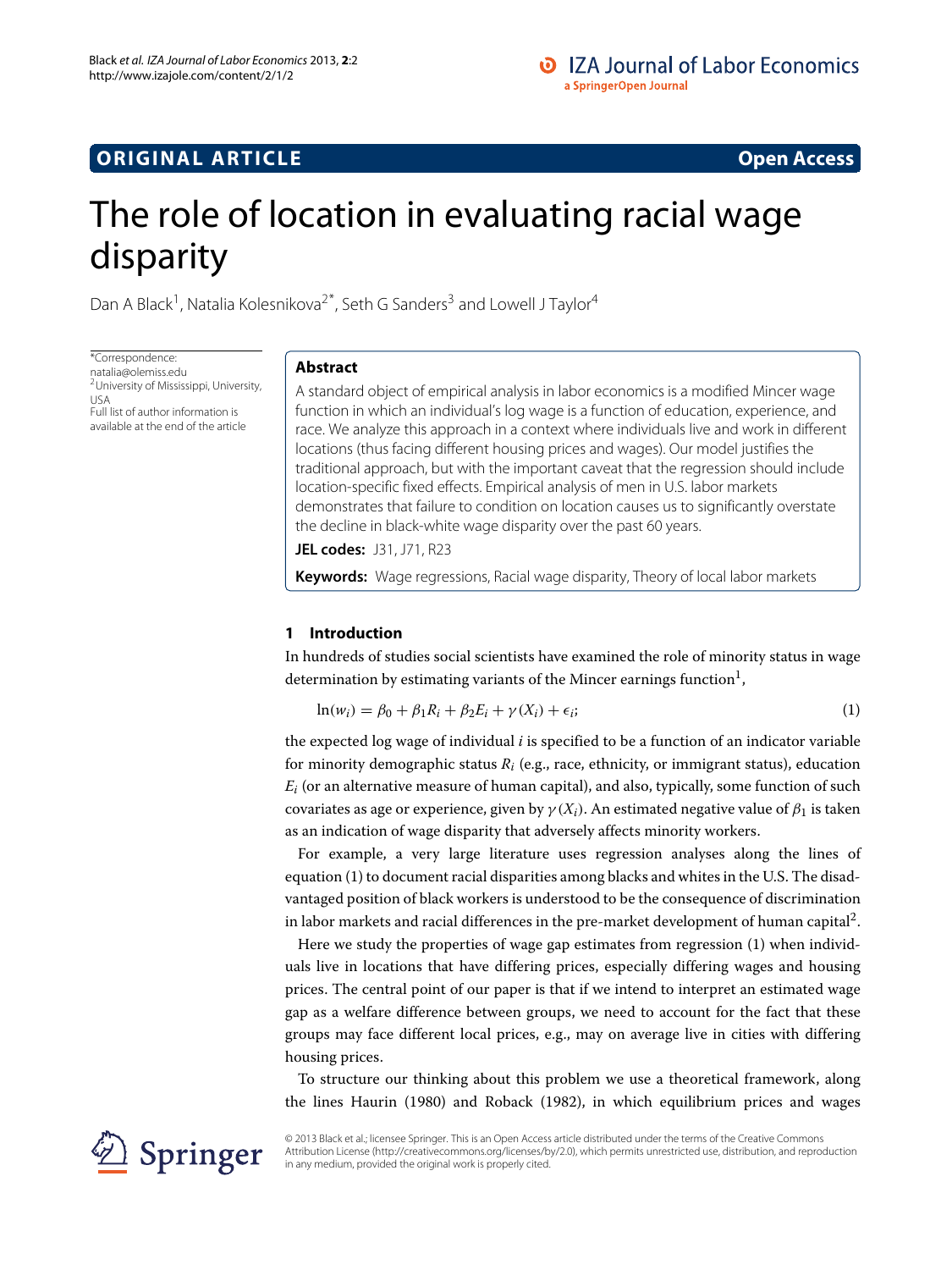vary across cities because of differences in location-specific amenities and/or productivity. As is common in such models, we focus on the equilibrium that results when there is costless migration between locations. The distinctive feature of our model is that people belong to two racial groups, one of which suffers disadvantage due to discrimination or due to unmeasured differences in human capital. Given this standard approach to local labor markets, theoretical reasoning leads us to conclude that if preferences are homothetic—a common, though somewhat restrictive, assumption—*β*<sup>1</sup> is a meaningful parameter measuring disadvantage for the minority group. But, importantly, consistent estimation of  $\beta_1$  in general requires the inclusion of location fixed effects into equation [\(1\)](#page-0-0).

With this observation in mind, we conduct an analysis of black-white wage gaps for men in the United States from 1940 through 2000—work that roughly parallels (and extends) the seminal work of Smith and Welch [\(1989\)](#page-17-2). We find that an analysis that omits location substantially overstates black-white wage convergence over this period.

Our paper proceeds in four additional sections: Section [2](#page-1-0) sets out a standard model of urban differences in prices, and in that context demonstrates that the race wage gap whether generated by discrimination or by human capital differences—is a constant across different local labor markets if and only if preferences are homothetic. Under that assumption, estimation of a Mincer wage regression typically requires inclusion of location fixed effects. Section [3](#page-3-0) presents evidence of the importance of this idea for standard empirical exercises that examine racial wage gaps. Section [4](#page-8-0) revisits our theory, asking about the implications of our model if the key assumption of homotheticity is violated. Section [5](#page-11-0) provides concluding remarks.

#### <span id="page-1-0"></span>**2 Race wage gaps in a multiple-location model**

Workers supply labor in local labor markets, and across those markets there are often substantial differences in wages and other local prices<sup>3</sup>. Theoretical reasoning in the urban/regional economic literature, in the pioneering work of Haurin [\(1980\)](#page-17-0) and Roback [\(1982\)](#page-17-1) and in many papers that followed, suggests that observed location-specific price differences can generally be understood to be the consequences of differences in locations' amenities and location-specific differences in productivity. Our goal is to determine what these models have to say about racial wage disparities in local labor markets.

We begin with a population in which individuals belong to one of two racial groups: a minority group, indicated by  $R = 1$ , and a majority group, indicated by  $R = 0$ . These people live in one of *n* cities, and consume two goods: a non-housing good that has a price 1 in every location, and housing, which has a price that varies across cities. We designate the rental price of housing  $p_j$  per unit  $(j = 1, \ldots, n)$ . Wages also differ across location, and we want to allow for the possibility of race-based differences in wages: individuals from racial group  $R = 0$  earn wage  $w_j^0$  in city *j*, while those from group 1 earn  $w_j^1$ .

For simplicity, we assume that all workers supply one unit of labor, regardless of where they work. We assume also that all individuals have the same preferences. Finally, as is typical in these models, we assume that there is costless migration between locations. Let the expenditure function for workers of each group  $(R = 0 \text{ or } 1)$  living in city *j* be  $e_j^R = e(p_j, u_j^R)$ . The key equilibrium condition is that workers of both groups must be indifferent over their city of residence; for individuals in each racial group, utility  $u_j^R$  is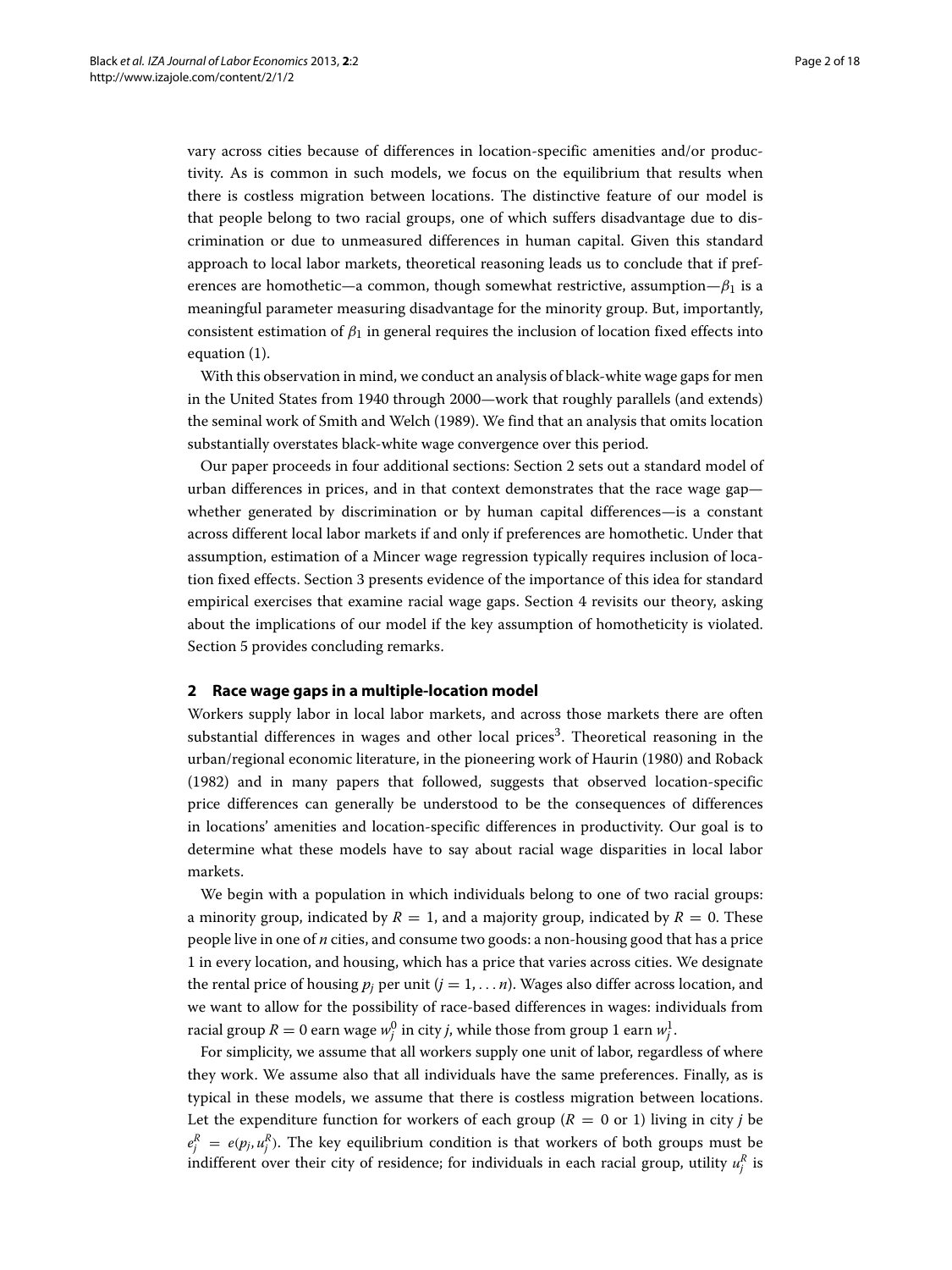the same in each city. Therefore we can drop the subscript *j* on utility, and note that equilibrium entails

$$
e(p_j, u^0) = w_j^0 \text{ and } e(p_j, u^1) = w_j^1 \text{ for } j = 1, ..., n.
$$
 (2)

While  $u^0$  and  $u^1$  must each be invariant across cities, utility might differ *between* demographic groups if their earnings differ. As we have noted, this latter outcome is possible if the two groups differ in terms of productivity or if there is racial discrimination that results in wage disparity. With this in mind, we consider an "equality index" in location *j*, which we define to be the ratio of the wage for the minority group 1 relative to the wage of the majority group 0,

$$
I_j = \frac{w_j^1}{w_j^0} = \frac{e(p_j, u^1)}{e(p_j, u^0)}.
$$
\n(3)

This equality index will be less than one if the minority group is disadvantaged or greater than one if the minority group is advantaged. Importantly, in general this ratio is seen to depend on the housing price *pj*.

When is the equality index independent of location-specific price variation? First, note that if preferences are such that individuals' expenditure functions takes a "separable" form  $e(p, u) = \psi(p)f(u)$ , the equality index in location *j* is  $I_j = \frac{\psi(p_j)f(u^1)}{\psi(p_j)f(u^0)} = \frac{f(u^1)}{f(u^0)}$ , which does not depend on local prices. Second, and more importantly, note that the converse is true. The proof is simple: Let  $I_i = g(u^0, u^1)$ , so that the index in location *j* does not depend on that location's prices. Without loss of generality we can take  $u^0 = 1$ ,  $u^1 = u$ . Then  $I_j = \frac{e(p_j, u)}{e(p_j, 1)} = g(u, 1)$ , so we can write  $e(p_j, u) = e(p_j, 1) \cdot g(u, 1)$ . Setting  $\psi(p) \equiv e(p, 1)$  and  $f(u) \equiv g(u, 1)$  we find that the expenditure function has the form  $e(p, u) = \psi(p)f(u)$ .

A familiar result from price theory is that the expenditure function takes the form  $e(p, u) = f(u)\psi(p)$  if and only if preferences are homothetic. We thus have a key proposition: *In an equilibrium model of local labor markets, the racial equality index is the same across locations if and only if preferences are homothetic.*

As long as preferences are homothetic, it proves quite easy to relate our theory back to the familiar Mincer wage regression [\(1\)](#page-0-0). Under homotheticity, the form of the expenditure function is  $w = \psi(p)f(u)$ . Using the logarithmic form of this equation, for a person *i* living in city *j* we have

$$
\ln(w_{ij}) = \ln(\psi(p_j)) + \ln(f(u^{R_i})),
$$
\n(4)

where  $R_i$  indicates the individual *i*'s race  $(R_i = 0 \text{ or } 1)$ . Since  $\psi(p_i)$  is independent of utility, local wage levels vary with local prices, but log racial wage disparity is a constant that is invariant with regard to location. Thus we can let  $\beta_0^j \equiv \ln(\psi(p_j)) + \ln(f(u^{R_0}))$  and  $\beta_1 \equiv \ln(f(u^{R_1})) - \ln(f(u^{R_0}))$ , and we have the structural relationship

$$
\ln(w_{ij}) = \beta_0^j + \beta_1 R_i,\tag{5}
$$

where  $\beta_1$  the penalty (or premium) to minority status.

Mincer famously provided theoretical reasoning to expect that log wage increases linearly in years of education  $(E_i)$ , and in addition is increasing in experience. If so, and if the returns to education and experience are the same for minority and majority workers,  $f(u)$ should be proportional to  $e^{\beta_2 E_i + \gamma(X_i)}$ , where  $\gamma(X_i)$  is an increasing function of experience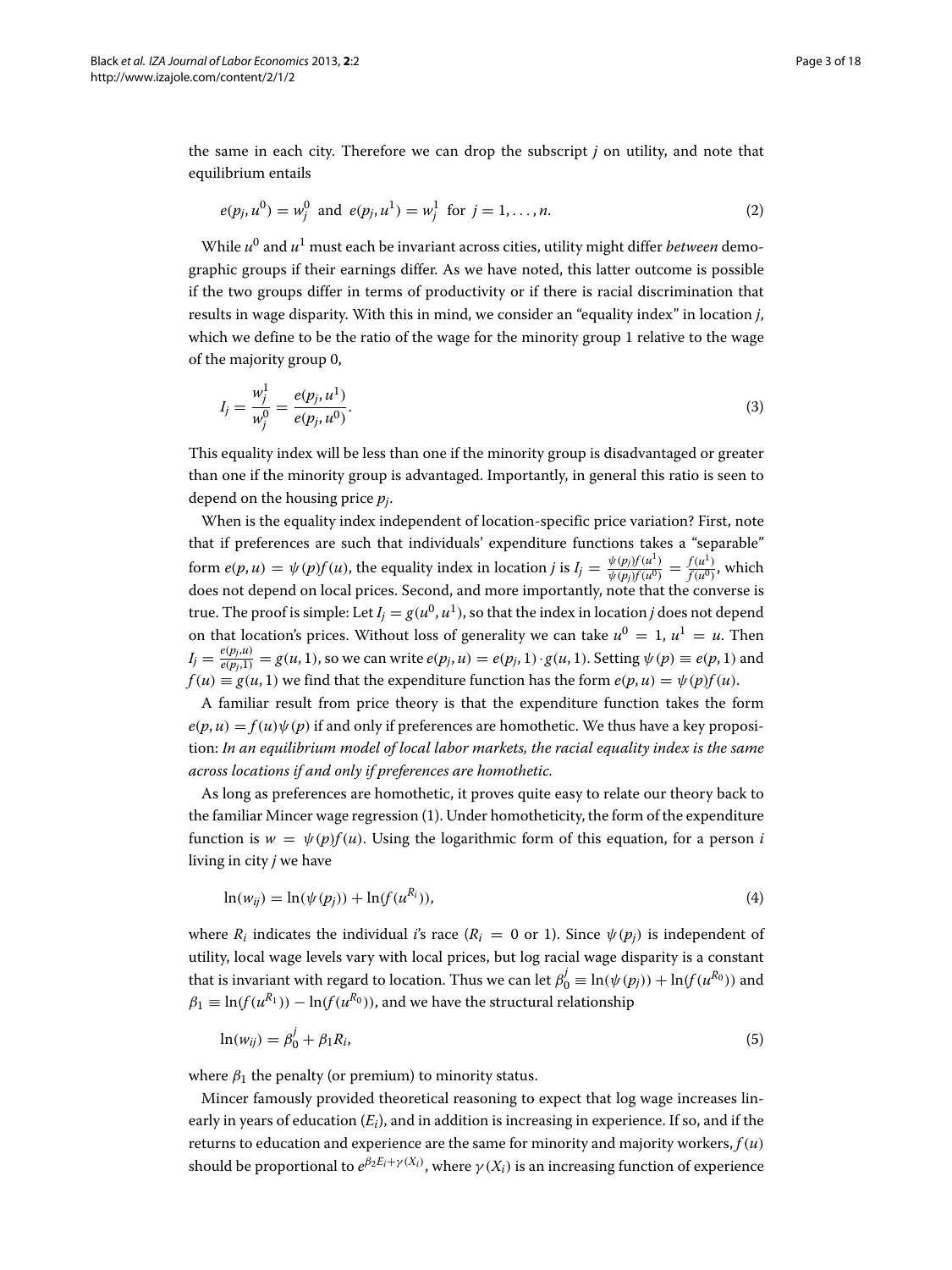$(X_i)^4$ . Then, assuming additional variation in the observed log age can be represented by an independent additive error term  $\epsilon_{ii}$ , we have

<span id="page-3-1"></span>
$$
\ln(w_{ij}) = \beta_0^j + \beta_1 R_i + \beta_2 E_i + \gamma(X_i) + \epsilon_{ij}.
$$
\n(6)

This is the same as the familiar equation [\(1\)](#page-0-0) with the important proviso that local labor market fixed effects  $(j = 1, \dots, n)$  must be included<sup>5</sup>. More generally, it might be advisable to treat the return to education as non-linear (see, e.g., Heckman et al. [2006\)](#page-17-3), which is the approach we take in our empirical application below.

In the U.S. there is large variability in housing prices across cities. In general, utility losses individuals experience by locating in a particularly expensive city will differ among individuals. Furthermore, these utility losses might systematically be correlated with race, if only because blacks are on average poorer than whites. This is where the homotheticity assumption comes into play. When an individual experiences a price increase, real income of course decreases. But if preferences are homothetic, the proportional decrease in real income is the same for all individuals<sup>6</sup>. Put another way, the proportional increase in the wage needed to induce people to live in a particularly expensive city will be the same across all individuals, and therefore the proportional wage gap between whites and blacks will be the same in each location. All that is required to estimate this gap is that the researchers estimate the wage regression using the *log* of wage as the dependent variable (i.e., use the Mincer specification) and include fixed effects to capture location-specific price differentials.

On the other hand, if there are serious violations of homotheticity, equilibrium blackwhite wage gaps will differ across cities. The same is true if markets are substantially out of equilibrium. We return to these issues in Section [4](#page-8-0) below. First, though, we turn to empirical implementations of our key regression [\(6\)](#page-3-1), asking if the inclusion of location fixed effects matters for inferences about racial wage gaps in the U.S.

# <span id="page-3-0"></span>**3 The importance of location for evaluating the black-white wage gap**

We consider here an important application—measuring the black-white wage convergence over the past few decades. A generation of labor economists is now familiar with the basic picture presented in Smith and Welch's seminal 1989 paper, "Black Economic Progress After Myrdal." Smith and Welch demonstrated that for men the black-white gap in weekly wages declined from −57 percent in 1940 to −27 percent in 1980. Here we update the basic facts about this trend by evaluating also results in 1990 and 2000, and we proceed with an additional contribution: we evaluate the role of location in drawing inferences about the trend in black-white wage gap.

Like Smith and Welch [\(1989\)](#page-17-2), and many other authors, we estimate black-white wage gap using public use samples from the U.S. Decennial Census. There are substantial advantages to these data for this purpose. First, they provide us with an opportunity to examine the economic progress of African Americans relative to whites over a long period using data from instruments that are similar both in terms of content and mode of administration. Second, the data provide extremely large samples, and therefore allow for precise estimates.

While there are some serious limitations with the Census data in regard to the variables available, we do have data on key economic outcome variables like earned income and labor supply, along with race, age, and education, and we have some information on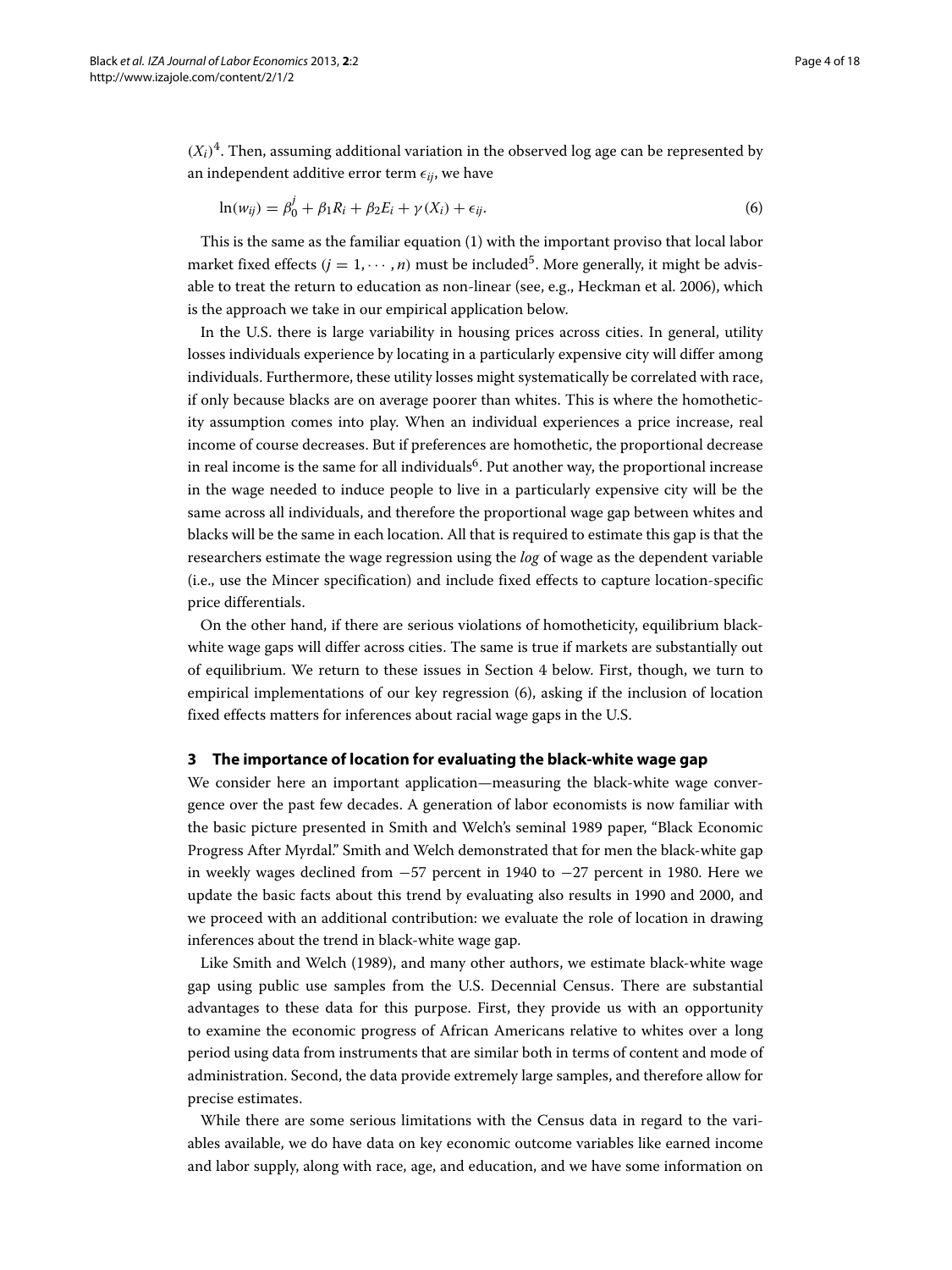location of residence. Even though the variables are quite limited, we are able to establish quite convincingly our central point—that treatment of location is very important in the estimation and interpretation of the decline in black-white disparity in U.S. labor markets over the past six decades.

For our analysis, we restrict attention to men<sup>7</sup>. We begin by dividing respondents on the basis of race—black and non-Hispanic white—and exclude other racial/ethnic groups. We are interested in wages earned by "prime aged" full-time working men, so we restrict attention to men aged 25–55 who worked at least 27 weeks in the previous year<sup>8</sup>. In our analysis we use *age*, which we have in 31 discrete categories (individual years, 25 though 55 inclusive), *education*, which we have in 10 categories ("no schooling or kindergarten only" through " more than a bachelor's degree"), and *location*, which we have for several hundred unique localities<sup>9</sup>.

Our primary focus is on the measurement of black-white wage disparity, conditional on observable characteristics. To give the simplest possible example, suppose we are interested in conditioning only on age. We can proceed as follows. Let *b* index black individuals and *w* index white individuals, and let  $x_i$  be the exact year age of individual *i*. Let  $y_i$  be the log wage of individual *i*, and let  $E(y_{b,i}|x)$  be the expected value of the log wage of that (black) individual given that his age is *x*. Our interest then is in

<span id="page-4-0"></span>
$$
\Delta = \sum_{x=25}^{55} \left[ E(y_{b,i}|x) - E(y_{w,i}|x) \right] f_b(x),\tag{7}
$$

where  $f_b(x)$  is p.d.f. of age among black workers. The idea of looking at the object  $[E(y_{h,i}|x) - E(y_{w,i}|x)]$  is of course that  $E(y_{w,i}|x)$  provides a missing counterfactual to the question: What would be the expected log wage of a black worker age *x* if he were treated in the labor market as a similarly aged white worker?<sup>10</sup> Then by averaging difference over the age distribution of *black* workers we are looking at the "average treatment effect on the *treated.*"

Our theoretical reasoning suggests that we need to evaluate  $\Delta$  *within locations*. Since we are interested in the "average treatment effect" over all locations, we can follow an approach comparable to that given in [\(7\)](#page-4-0) but now let *x* index a location-age cell (e.g., one cell will be *men aged 31 residing in Houston*). Notice that in the Census data there will be thousands of such cells, which again we index with *x*. Now we have

<span id="page-4-1"></span>
$$
\Delta = \sum_{x=0}^{N} [E(y_{b,i}|x) - E(y_{w,i}|x)] f_b(x), \tag{8}
$$

where *N* is the number of age-location cells.

Finally, there is a tradition in race wage regressions of controlling also for schooling. Given that education in our data is categorized in discrete cells (as discussed in the appendix), we continue to adopt a non-parametric approach. In this instance we simply let *x* index a location-age-education cell (e.g., *high-school educated men aged 31 in Houston*), and now let  $f<sub>b</sub>(x)$  represent the distribution of the black population over these cells.

We could directly estimate equation [\(8\)](#page-4-1) by calculating the conditional means at each point in the distribution of covariates and then taking averages. As a practical matter, we implement an estimation procedure that returns us to the traditional regression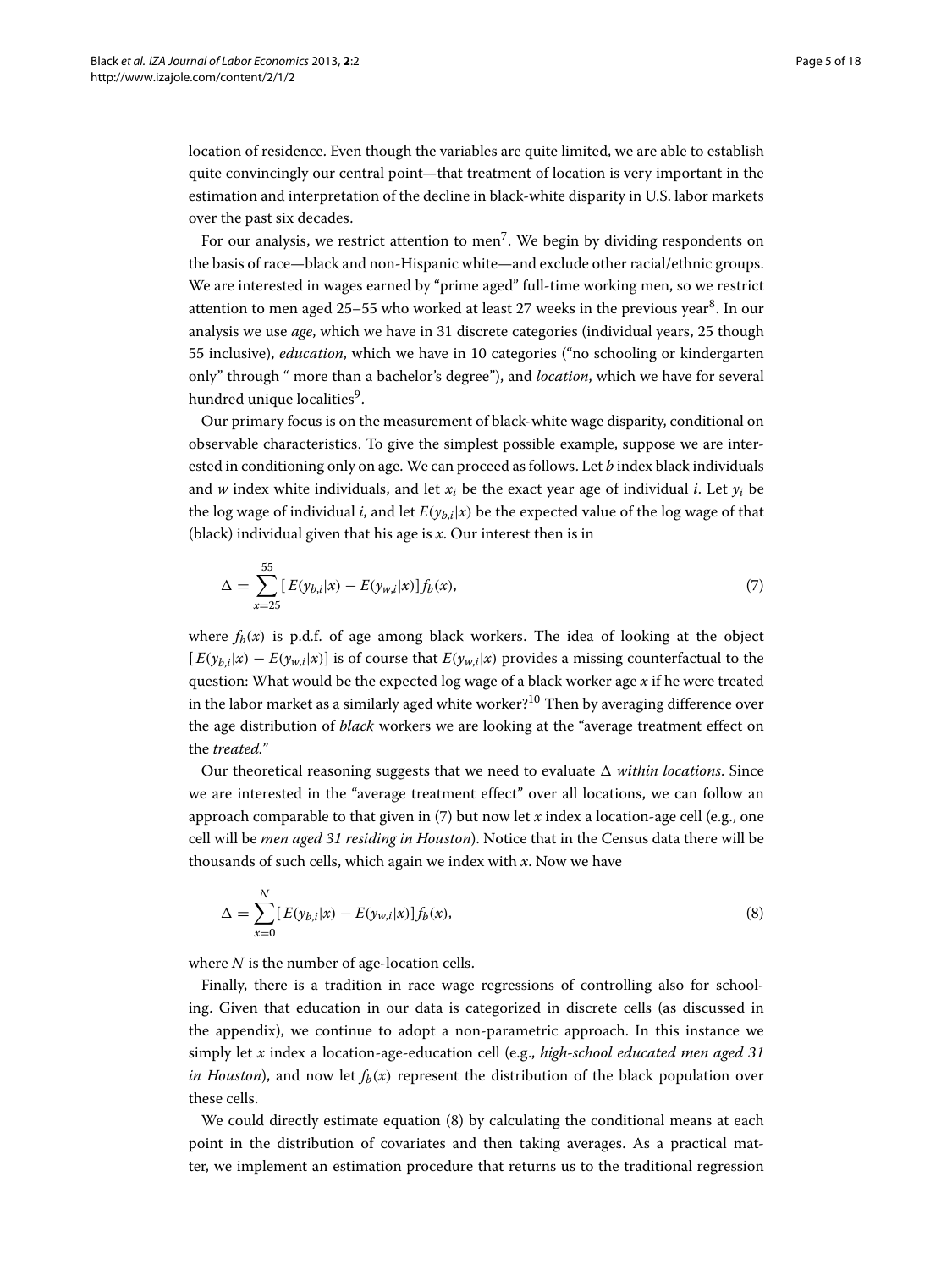framework. Let  $\hat{\Delta}$  be the non-parametric matching estimator based on the direct approach of [\(8\)](#page-4-1), and let  $\beta_1$  be the weighted OLS estimator of the regression

<span id="page-5-0"></span>
$$
y_i = \beta_0 + \beta_1 R_i + \epsilon_i. \tag{9}
$$

With a bit of algebra it is possible to establish that  $\Delta \equiv \beta_1$  if the weights are constructed as follows:

The first step in constructing the weights is to realize that the Census data themselves come with weights that allow one to mimic the U.S. population. In the appendix we describe our treatment of missing data. Our approach is to assume that data are, conditional on the age-race-education-race cell, missing at random. We thereby construct new weights; for an individual in a particular cell  $x^0$  the weight, adjusted for missing data, is  $w_1(x^0)$ . Now consider the conditional "probability of being black" for that particular cell:

$$
p(x^0) = \Pr(R_i = 1 | x = x^0). \tag{10}
$$

Having calculated this probability for each cell, we proceed by defining a new final set of weights, say  $w_2(x^0)$ , as follows:

<span id="page-5-1"></span>
$$
w_2(x^0) = \begin{cases} w_1(x^0) & \text{if the worker is black, and} \\ w_1(x^0) \frac{p(x^0)}{1 - p(x^0)} & \text{if the worker is white.} \end{cases}
$$
(11)

Notice that if there is a white worker who is not matched to a black worker at all in the data (i.e.,  $p(x^0) = 0$ ), that individual is dropped from the analysis, and if his characteristics are quite dissimilar from typical black workers in the sample he will be given low weight. Conversely, white individuals who have characteristics that are more typical of the black individuals in the sample are weighted more highly. Intuitively, our re-weighting scheme forces the distribution of covariates in the sample of whites to be identical to the distribution of covariates in the sample of blacks. In the matching context, this is often referred to as "inverse probability weighting"11.

It is important to keep in mind that the estimate of the average treatment effect contains the impact of "unobservables." Thus, for example, if we implement our estimator by matching on all available observables (age, location, and education), we are still leaving out important ways in which black and white workers differ in the labor market. For example, Black et al. [\(2006\)](#page-17-4) document that black men choose college majors that are systematically less lucrative than those chosen by white men. Because the Census does not contain information on college major (i.e., it is an unobservable), we are unable to condition on this variable. Similarly, Neal [\(2006\)](#page-17-5) documents large differences in the cognitive test scores of African Americans relative to whites. Lack of such test scores in the Census means that any impacts of that variable are imbedded in the unobservables and their correlation with observable measures.

Finally, we are analyzing wages of men who work 27 weeks a year or more. While the wages of working individuals are indeed important, so are the issues concerning racial differences in labor force nonparticipation. Three well-known facts are germane: First, nonparticipation rates of African American men are higher than the corresponding nonparticipation rates of whites. Second, nonparticipation rates are inversely correlated with education, and presumably nonparticipation also varies with unobservable skills as well. Third, nonparticipation rates have been growing over time<sup>12</sup>. Chandra [\(2000\)](#page-17-6) gives an excellent review of the issues involved. Here we ignore these concerns, and focus instead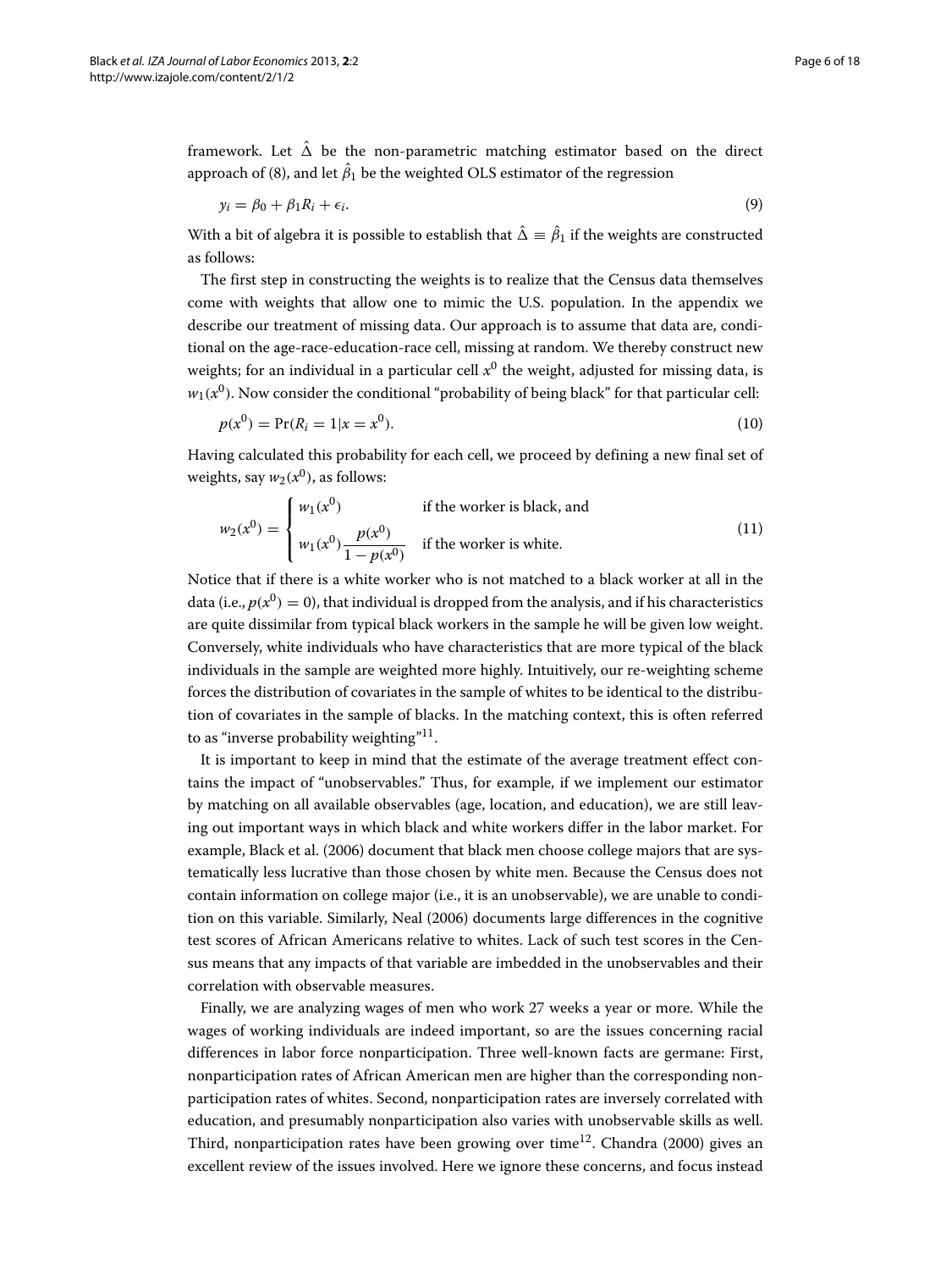on the role of location for understanding the racial wage gap among those who are working.

Table [1](#page-6-0) gives results. We estimate regression [\(9\)](#page-5-0) using weighted OLS with weights given in [\(11\)](#page-5-1). In column (1) we report the outcome in which we match on age only. There is, of course, a compelling reason to match on age, since productivity is related to age, and since age is, from the perspective of labor market participant, exogenous. Having done so, we estimate the black-white log wage gap to be an astonishing −0.74 in 1940. This gap declines to a still-substantial  $-0.31$  in 1980 and to  $-0.26$  in 2000<sup>13</sup>. An important feature of our estimates is convergence; the log wage gap declines by approximately 48 log points over the period of study.

Given the assumptions of our model—that equilibrium always holds and that preferences are homothetic—wage gaps can be thought of as money-metric measures of the welfare disadvantage to being black in the American labor market. These measures are correctly estimated only after matching black and white individuals *within* labor markets. Column (2) of Table [1](#page-6-0) reports the resulting estimates of this latter sort (but not adjusting for educational differences among blacks and whites)<sup>14</sup>. There are substantial differences in the inferences we draw using estimates in column (2), which makes location adjustments, and column (1), which does not. We see, for example, that within local labor markets the 1940 log wage gap is now "only"  $-0.66$ , instead of  $-0.74$ . Apparently in 1940 blacks disproportionately resided in labor markets that had relatively low wages for workers generally. By 2000, though, the racial distribution of residence had changed substantially, and in consequence a log wage gap that accounts for location is larger in absolute value than one that does not,  $-0.31$  vs.  $-0.26$ . Taking this approach we find a convergence of 35 log points, not 48 log points. Put another way, failure to treat location properly leads us to overestimate black-white wage convergence by nearly 40 percent<sup>15</sup>.

<span id="page-6-0"></span>

|                          | (1)      | (2)       | (3)      | (4)      | (5)      |
|--------------------------|----------|-----------|----------|----------|----------|
| Age                      | Yes      | Yes       | Yes      | Yes      | Yes      |
| <b>Education</b>         | No       | <b>No</b> | Yes      | Yes      | Yes      |
| <b>Location (MSA)</b>    | No       | Yes       | No       | Yes      | No       |
| <b>Location (Region)</b> | No       | No        | No       | No       | Yes      |
| 1940                     | $-0.741$ | $-0.662$  | $-0.584$ | $-0.495$ | $-0.478$ |
|                          | (0.0119) | (0.0081)  | (0.0093) | (0.0086) | (0.0114) |
| 1950                     | $-0.511$ | $-0.485$  | $-0.400$ | $-0.365$ | $-0.348$ |
|                          | (0.0139) | (0.0108)  | (0.0110) | (0.0125) | (0.0126) |
| 1960                     | $-0.510$ | $-0.489$  | $-0.372$ | $-0.366$ | $-0.332$ |
|                          | (0.0070) | (0.0063)  | (0.0041) | (0.0050) | (0.0064) |
| 1970                     | $-0.447$ | $-0.448$  | $-0.315$ | $-0.329$ | $-0.281$ |
|                          | (0.0138) | (0.0054)  | (0.0057) | (0.0047) | (0.0062) |
| 1980                     | $-0.308$ | $-0.332$  | $-0.238$ | $-0.256$ | $-0.218$ |
|                          | (0.0125) | (0.0031)  | (0.0049) | (0.0022) | (0.0042) |
| 1990                     | $-0.281$ | $-0.323$  | $-0.212$ | $-0.248$ | $-0.193$ |
|                          | (0.0054) | (0.0027)  | (0.0054) | (0.0022) | (0.0040) |
| 2000                     | $-0.259$ | $-0.310$  | $-0.197$ | $-0.236$ | $-0.184$ |
|                          | (0.0070) | (0.0027)  | (0.0049) | (0.0022) | (0.0036) |

### **Table 1 Black-white gaps in log weekly wage**

Source: Authors' calculations, 1940 to 2000 I-PUMS. Dependent variable is the logarithm of weekly earnings. See the data appendix for details.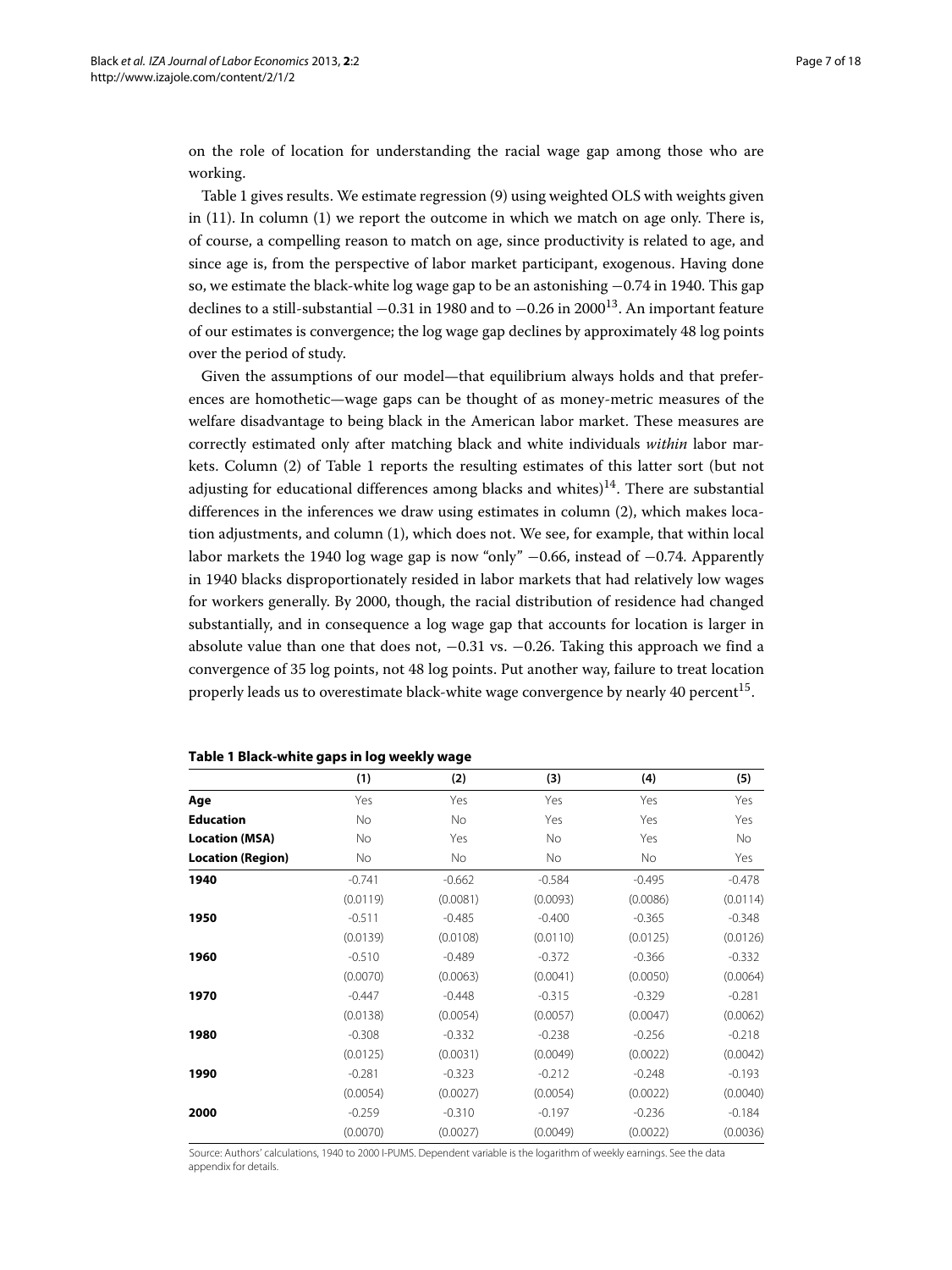As we have noted, it is common in the literature to condition on both age and education when evaluating wage gaps. The idea is to try to sort out how much of the race "treatment effect" is due to differences in years of formal schooling acquired by workers. We thus conduct our exercise matching on age and education in column (3) and on age, education, and location in column (4). In this case also, inferences about convergence are greatly affected by matching on location: In a specification that does not condition on location, the gap is estimated to decline by 39 log points, but *within location* the gap declines by 27 log points. Failure to condition on location again leads us to overestimate black-white wage convergence, in this case by approximately 45 percent<sup>16</sup>.

We know of no other empirical work on the black-white wage gap in which analyses take detailed account of location, as we have in columns (2) and (4) of Table [1.](#page-6-0) However, in the previous literature wage regressions do occasionally include regional indicator variables, so in column (5) we try a specification in which we match on location using Census region indicators only. Such region indicators are not a good substitute for our more detailed location controls. Estimated gaps are consistently lower using this specification than in column (4)—an indication that even within regions, blacks and whites live in systematically different labor markets.

What are the shifting patterns of residence that have such an important impact when we estimate black-white wage gaps? Table [2](#page-7-0) provides the basic answer. In that table we report the results of the following exercise: We begin by calculating the extent to which black men disproportionately reside in the South. We do this by constructing an index equal to the ratio of "the fraction of black men aged 25–55 living in the South" to "the fraction of white men aged 25–55 living in the South." This index equals 1 if the same proportion of black men as white men live in the South. We construct a comparable index for urban residency. The table indicates that in 1940 black men were very heavily over-represented in the South—the index is nearly 3—and substantially under-represented in urban areas. By 2000, the over-representation in Southern residence weakened substantially, and black men were disproportionately likely to live in urban areas.

Clearly, the large changes in residential patterns make an important difference when we are thinking about black-white wage inequality. Over time, blacks have generally moved from low-cost low-wage rural areas, largely in the South, to disproportionately high-cost high-wage urban locations throughout the country. Our empirical work indicates that failure to condition on detailed location causes us to *overestimate* the absolute

<span id="page-7-0"></span>

|      | (1)                | (2)             |  |
|------|--------------------|-----------------|--|
| Year | Southern residency | Urban residency |  |
| 1940 | 2.87               | 0.76            |  |
| 1950 | 2.48               | 0.91            |  |
| 1960 | 2.19               |                 |  |
| 1970 | 1.74               | 1.13            |  |
| 1980 | 1.69               | 1.18            |  |
| 1990 | 1.60               | 1.17            |  |
| 2000 | 1.59               | 1.15            |  |

#### **Table 2 Location indices for black men**

Notes: Authors' calculations, 1940 to 2000 PUMS. The southern residency index is the ratio of fraction black men aged 25 to 55 inclusive to white men of the same age. The MSA residency index is, for similar aged men, the ratio of black men to white men residing in an MSA. The 1970 southern residency index is created using the 1 percent state sample rather than the metro sample used in the rest of this paper because region of residency is not uniquely identified for MSAs that straddle the border of the southern region.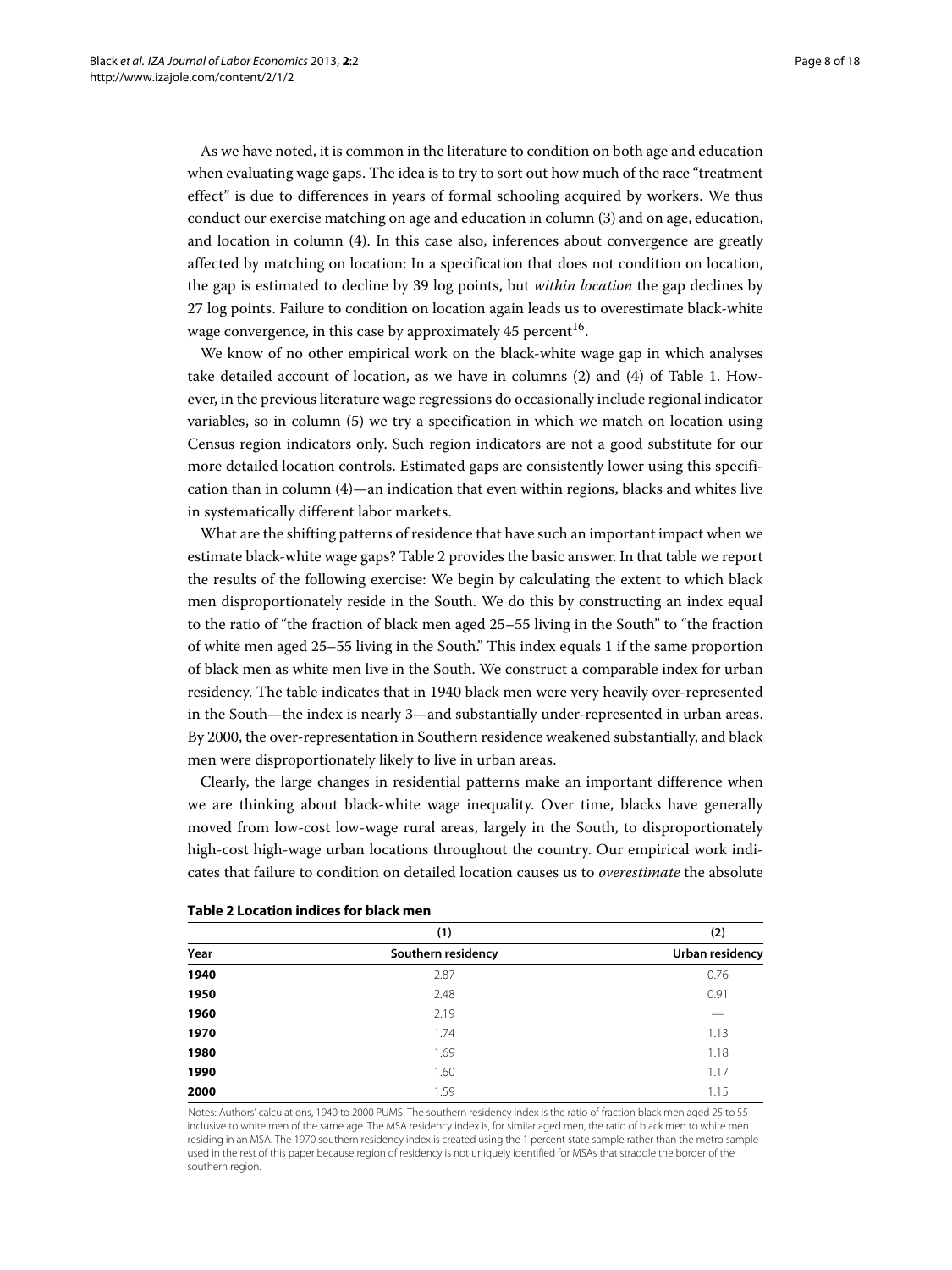degree of the racial wage disparity in the early years of our analysis (prior to 1970) but to *underestimate* disparity in each year after 1970.

More generally, we see the empirical work we present here as underscoring the value of taking into consideration the role of location in the process of evaluating labor market phenomenon. In this respect our work is related to important recent research by Moretti [\(2013\)](#page-17-7), who shows that careful attention to price differences across locations alters our understanding of changes in inequality in U.S. over the past 30 years.

## <span id="page-8-0"></span>**4 What if preferences are non-homothetic?**

The structural models we estimate above rely on homotheticity of individual preferences. As it turns out, matters become substantially more complicated if preferences are not homothetic. In particular, the steps we took in deriving equation [\(6\)](#page-3-1) no longer pertain; equilibrium racial wage disparity varies by location. We examine these issues by looking at two cases—one in which there are location-specific differences in productivity and one in which there is variation in local amenities.

Suppose that minority workers have (unobserved) lower levels of human capital than majority-group workers. Suppose also that there is variation across cities in productivity<sup>17</sup>. The city with higher productivity will have higher wages and in consequence will typically have higher housing prices. In this setting, we are interested in learning how race wage gaps vary across locations.

Continue to let  $u^1$  and  $u^0$  be utility levels, respectively, of minority and majority workers. Given that minority workers have a lower level of human capital, and thus within each city lower wages, their utility will also be lower;  $u^1 \, < \, u^0$ . The equality index in a given city with a housing price *p* is  $I = \frac{e(p,\mu^1)}{e(p,\mu^0)}$ .

We want to know how this index in a low-price, low-productivity city compares to the index in a higher-price city. We conduct this thought experiment by evaluating the derivative of the equality index with respect to the housing price:

$$
\frac{\partial I}{\partial p} = \frac{1}{e(p, u^0)^2} \left[ e(p, u^0) \frac{\partial e(p, u^1)}{\partial p} - e(p, u^1) \frac{\partial e(p, u^0)}{\partial p} \right].
$$
\n(12)

With a bit of algebraic manipulation we can rewrite (12):

<span id="page-8-1"></span>
$$
\frac{\partial I}{\partial p} = \frac{e(p, u^1)}{pe(p, u^0)} \left[ \frac{p}{e(p, u^1)} \frac{\partial e(p, u^1)}{\partial p} - \frac{p}{e(p, u^0)} \frac{\partial e(p, u^0)}{\partial p} \right].
$$
\n(13)

Shephard's lemma indicates that the derivative of the expenditure function with respect to  $p$  is the demand for housing. So [\(13\)](#page-8-1) can in turn can be written in terms of the budget shares of housing for minority workers and majority workers, respectively  $s_H^1$  and  $s_H^0$ :

$$
\frac{\partial I}{\partial p} = \frac{e(p, u^1)(s_H^1 - s_H^0)}{pe(p, u^0)}.\tag{14}
$$

This latter expression is positive if minority workers allocate a higher share of their income to housing than do their majority counterparts. Given that minority workers have relatively lower income, this amounts to the assumption that the income elasticity of housing is less than one. As we mention above, there are some estimates that place the permanent income elasticity of housing demand near one, but others do suggest that it is less than one<sup>18</sup>. If so,

<span id="page-8-2"></span>
$$
\frac{\partial I}{\partial p} > 0. \tag{15}
$$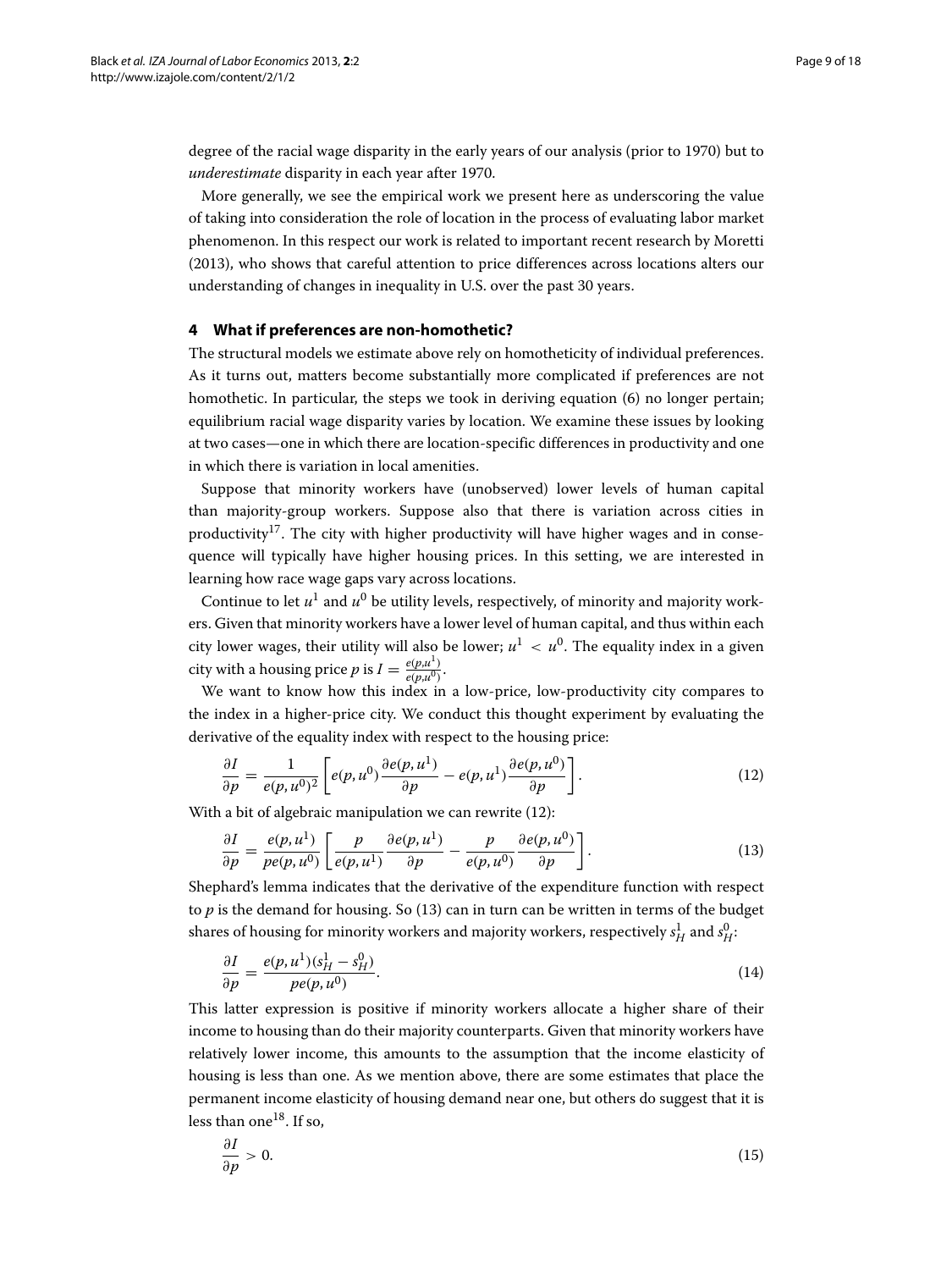Given that cities with relatively high productivity are also cities with higher housing prices in this example, we expect that the wage equality index will be *higher* in high-productivity cities than in low-productivity cities. This means that for a disadvantaged minority, the equality index will be closer to 1; the proportional nominal wage gap will be *smaller* (in absolute value) in the high-productivity city.

It is quite easy to explain the logic of this proposition. Suppose individuals live in one of two locations—to take a concrete example, say Memphis and Chicago in 1940—and suppose that in each location black workers (the minority in this example) earn less than their white counterparts because of differences in human capital. Suppose further that all workers are more productive in Chicago, owing perhaps to Chicago's industrial agglomerates. In equilibrium we expect Chicago to have higher wages than Memphis and also to have a relatively higher housing price. What about the black-white wage gap in the two cities? Given that the elasticity of demand for housing is less than one, the relatively high housing price in Chicago places a greater burden on the (poorer) black workers than the (richer) white workers. Thus if both black and white workers are indifferent between living in Memphis and Chicago, as they must be in equilibrium, black workers will require a larger "Chicago wage premium" than will white workers; the proportional gap between black and white wages will be *smaller* (in absolute value) in Chicago than in Memphis. Thus the equality index is higher in the more expensive city (Chicago). This is what [\(15\)](#page-8-2) shows.

The same conclusion follows if the minority wage gap is instead generated by labor market discrimination rather than human capital differences. Notice, first of all, that under our assumption of costless mobility, a discriminated-against black worker will be willing to live in either city, Memphis and Chicago, only if utility is the same in the two locations. Thus the equilibrium condition (2) continues to hold, as do our subsequent derivations, leading to [\(15\)](#page-8-2). Again, the resulting wage disparity must be smaller in Chicago than in Memphis. Intuitively, the *utility cost* must be the same in the two places, and this can happen only if the proportional wage gap is smaller in the location with higher housing prices.

Another mechanism for generating price differentials across locations is differentials in location-specific amenities. In general, the value of a location-specific amenity will vary according to individuals' incomes. For example, good public transportation might be more valuable to individuals who cannot afford a car and good public education is more important to people who don't view private education as a viable option. Similarly, variety in gourmet restaurants is typically more valuable to wealthy individuals. In turn, the value of amenities will be correlated by race if there are race-related differences in income.

As in the example above (with location-specific differences in productivity), the equilibrium black-white wage gap varies across locations. But in this case we can be less certain about the relationship between the black-white wage gap and housing prices.

Our theoretical analysis implies, in short, that there will likely be differences across cities in equilibrium black-white wage gaps if our assumption of homotheticity in preferences is violated. With this in mind, we provide in Table [3](#page-10-0) estimated black-white log wage gaps for individual labor markets—for the 14 metropolitan areas with the largest black population concentrations of black men in 1940, 1950, and 1970 through 2000. These estimates match on individuals' age and education (as in column (4) of Table  $1$ <sup>19</sup>.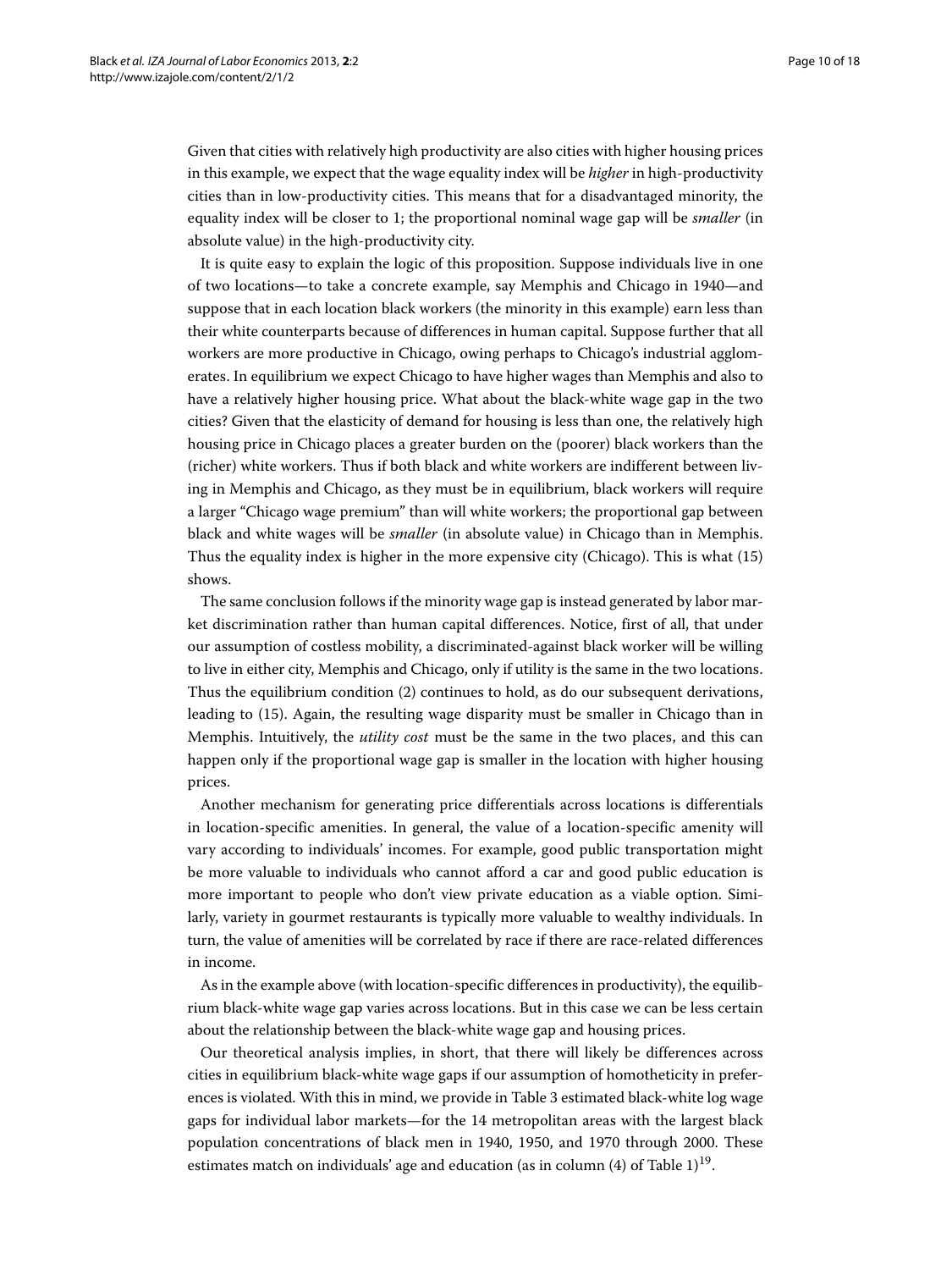<span id="page-10-0"></span>**Table 3 Black-white gaps in log weekly wages, by city**

| <b>Cities</b>         | 1940     | 1950     | 1970     | 1980     | 1990     | 2000     |
|-----------------------|----------|----------|----------|----------|----------|----------|
| <b>Southern</b>       |          |          |          |          |          |          |
| Houston               | $-0.834$ | $-0.367$ | $-0.425$ | $-0.270$ | $-0.299$ | $-0.325$ |
| Memphis               | $-0.742$ | $-0.454$ | $-0.461$ | $-0.319$ | $-0.343$ | $-0.248$ |
| Atlanta               | $-0.687$ | $-0.472$ | $-0.482$ | $-0.288$ | $-0.293$ | $-0.253$ |
| New Orleans           | $-0.669$ | $-0.612$ | $-0.460$ | $-0.317$ | $-0.298$ | $-0.286$ |
| <b>South Atlantic</b> |          |          |          |          |          |          |
| Washington            | $-0.569$ | $-0.374$ | $-0.333$ | $-0.225$ | $-0.214$ | $-0.187$ |
| Baltimore             | $-0.444$ | $-0.333$ | $-0.341$ | $-0.254$ | $-0.280$ | $-0.266$ |
| <b>Northeastern</b>   |          |          |          |          |          |          |
| New York              | $-0.478$ | $-0.344$ | $-0.301$ | $-0.280$ | $-0.282$ | $-0.270$ |
| Philadelphia          | $-0.462$ | $-0.394$ | $-0.237$ | $-0.259$ | $-0.262$ | $-0.266$ |
| <b>Midwestern</b>     |          |          |          |          |          |          |
| St. Louis             | $-0.515$ | $-0.456$ | $-0.298$ | $-0.261$ | $-0.309$ | $-0.261$ |
| Cleveland             | $-0.507$ | $-0.303$ | $-0.280$ | $-0.205$ | $-0.221$ | $-0.265$ |
| Chicago               | $-0.452$ | $-0.331$ | $-0.278$ | $-0.268$ | $-0.297$ | $-0.303$ |
| Detroit               | $-0.376$ | $-0.237$ | $-0.208$ | $-0.188$ | $-0.206$ | $-0.244$ |
| Western               |          |          |          |          |          |          |
| Los Angeles           | $-0.486$ | $-0.283$ | $-0.301$ | $-0.275$ | $-0.234$ | $-0.244$ |
| San Francisco         | $-0.345$ | $-0.255$ | $-0.254$ | $-0.236$ | $-0.215$ | $-0.229$ |
| <b>F-Statistic</b>    | 37.2     | 10.3     | 29.5     | 38.5     | 22.9     | 18.6     |

Authors' calculations, 1940 to 2000 I-PUMS. The F-Statistic is for the test of equality of coefficients; in each regression the p-value is less than 0.0001.

The most striking feature of these statistics is the wide variation across cities in estimated log wage gaps. Consider, for example, the estimates from 1940. Southern cities generally had the largest gaps—in the neighborhood of −0.70 to −0.80—and these gaps are in some cases twice as large (in absolute values) as the gaps observed in cities with the smallest wage gaps. If this variation is an equilibrium phenomenon, it could reflect that productivity in general is higher in cities outside the South.

Of course there are other plausible explanations for this variation. For example, Charles and Guryan [\(2008\)](#page-17-8) emphasize that there is substantial variation across U.S. locations in prejudice, and that this variation is responsible for some of the variation in black-white gaps in wages. Also, Card and Krueger [\(1992\)](#page-17-9) document that in the early part of the twentieth century the quality of education afforded African American children was particularly poor in much of the South. Both of these factors are surely at work in shaping the observed patterns.

More generally, there is good reason to think that observed outcomes in 1940 are *not* an equilibrium outcome in which utility is constant across locations for each racial group. After all, this year was near the beginning of the epochal "second great migration," during which millions of African Americans migrated out of the South, in part, no doubt, to escape poor economic conditions in the South. We are mindful that the assumption of costless migration is often unrealistic in location models, and that this concern might be especially germane for the application at hand. In this case we can still interpret our estimates in Table [1](#page-6-0) as a weighted average of wage gaps that vary across different locations.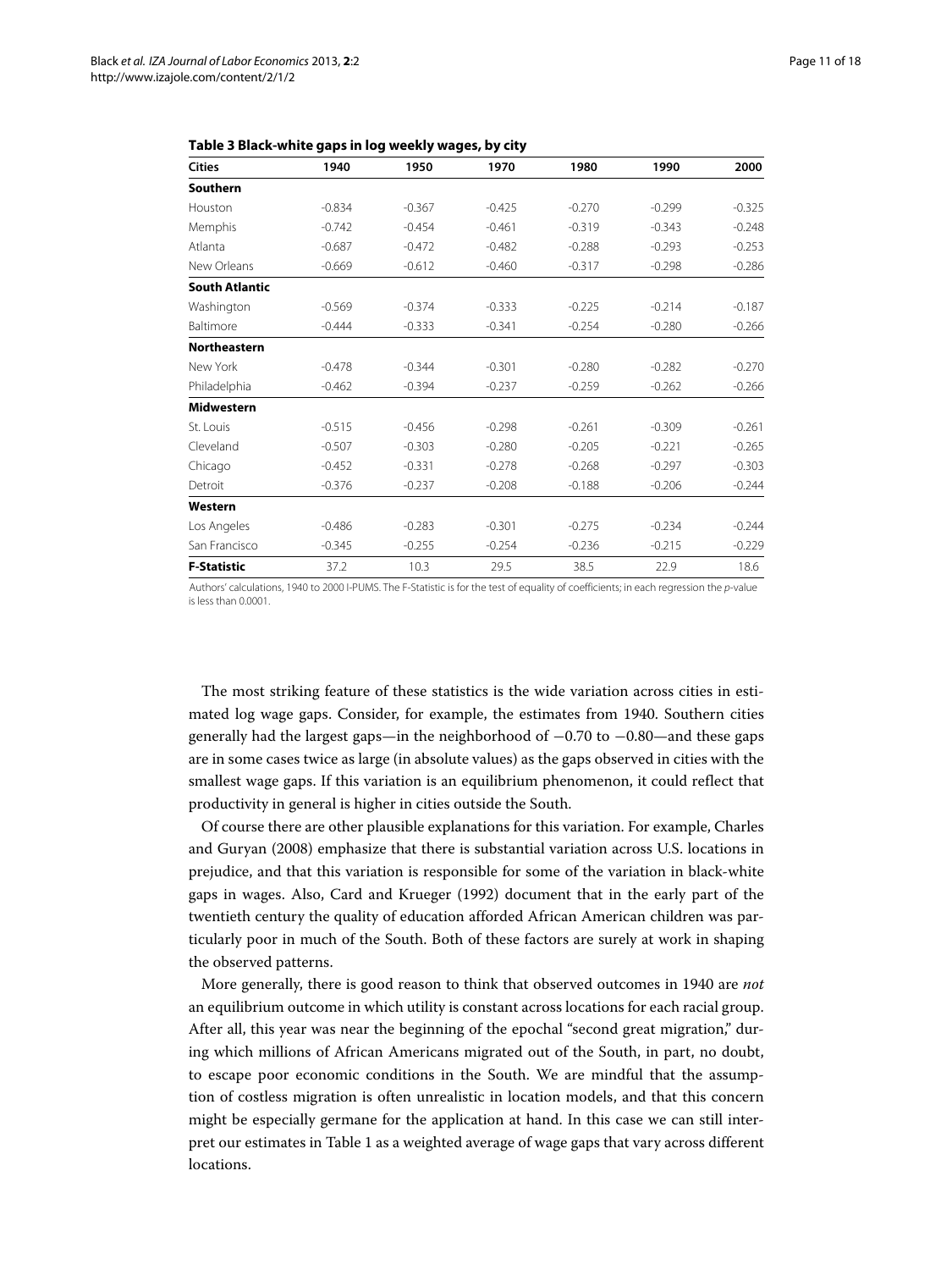Our primary point, in any event, is that if we want to look at black-white wage convergence in the U.S. since 1940 we miss a great deal if we simply look at national averages. Returning to Table [3,](#page-10-0) which considers cities separately, we notice interesting differences in trends in the black-white wage gap. Perhaps the most striking feature in the table concerns trends in the black-white wage gap post 1970. In the Southern and South Atlantic cities there are substantial reductions in that gap—reductions on the order of 0.10 to 0.20—from 1970 through 2000. In contrast, there was very little narrowing of the blackwhite wage gap after 1970 in other urban locations in the country. Indeed, over that span the gap *increased* in such populous cities as Philadelphia, Chicago, and Detroit. Observed declines in national black-white gaps in recent decades reflect declines in some locations (especially in the South), along with the relocation of African Americans across cities, rather than black-white convergence that occurred uniformly across the country.

### <span id="page-11-0"></span>**5 Conclusions**

We have set up a simple model in which prices vary across location. Our model rationalizes a simple approach to estimating racial wage gaps. We show, in particular, that the traditional approach of including a race indicator variable in a Mincer wage regression provides an economically interpretable estimate if one includes location fixed effects in the regression. Of course, most empirical analyses of the black-white wage gap do not include such fixed effects.

Our empirical exercise entails an update of Smith and Welch's classic work on the evolution of black-white wage disparity among men. We find that for the 1940 to 2000 period, we overestimate black-white wage convergence by 45 percent when we fail to condition on location<sup>20</sup>.

More generally, we present concerns about the assumptions that lead to our structural model. In particular, if preferences are not homothetic, it is no longer the case that the racial log wage gap is a constant across locations, even when the racial utility gap is the same across locations (as it must be in equilibrium). Moreover, for many applications, the equilibrium assumption is probably not tenable. A great deal of work remains to resolve these issues as economists seek to better understand the nature of racial inequality in labor markets.

# **Appendix**

#### **Data appendix for census analysis**

All of the Census data for this paper are taken from integrated data sets of the Public Use Micro Samples (IPUMS) that were released in each of these Censuses, 1940 through 2000. See Ruggles et al. [\(2008\)](#page-17-10) for details.

Respondents were asked about their earnings in the previous year, the number of weeks worked that year, and, at least for the 1980–2000 Censuses, the usual hours worked that year. Baum-Snow and Neal [\(2009\)](#page-17-11), however, document systematic biases that differ by race and sex in responses to hours worked. We thus investigate results for both weekly earnings and hourly earnings, finding similar results. We report results for weekly earnings.

Our goal is to provide an analysis similar to that of Smith and Welch [\(1989\)](#page-17-2). Toward that end, we make many data-use decisions that parallel theirs, though there are differences that we outline here. Like Smith and Welch we restrict our analysis to workers who work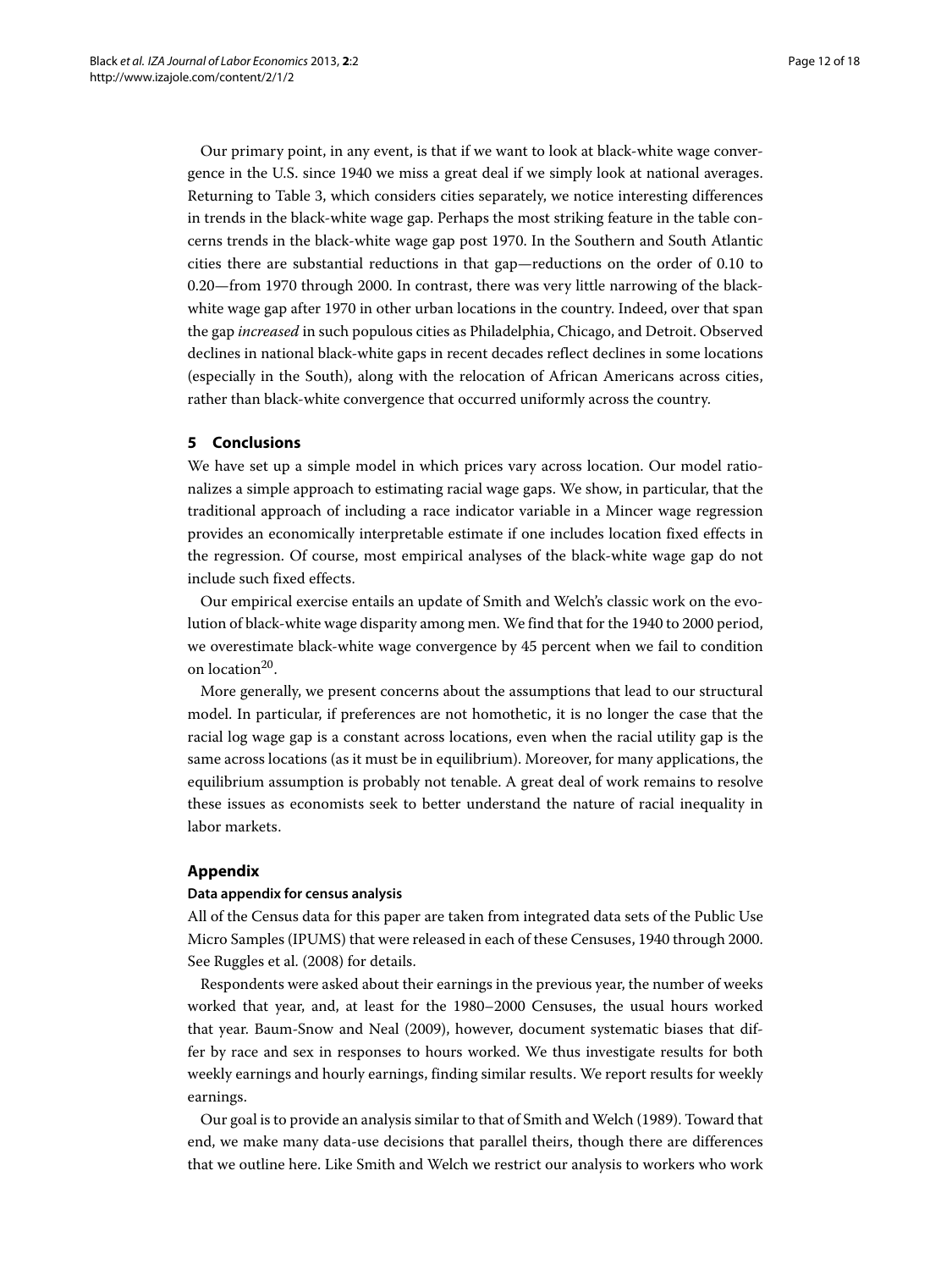at least 27 weeks. As for age restrictions, Smith and Welch consider men aged 16 to 64. We are concerned about the growth of enrollment in high school and college, and we do not want to worry about decisions of "early retirement," so we limit our analysis to men 25 to 55 inclusive. To deal with the issue of schooling, Smith and Welch drop men from their sample who are enrolled in school if they work less than 50 weeks a year. Given our age restrictions, we find that adjustment to be unnecessary. Smith and Welch exclude unpaid family workers, military personnel, and the self-employed who are not in the agricultural industry. We also exclude unpaid family workers, military personnel, the self-employed, and *all* agricultural workers<sup>21</sup>.

We also follow Smith and Welch in limiting the sample to workers whose reported weekly earnings meet a minimum limit on weekly wages and an upper limit. The adopted limits are shown in Table [4.](#page-12-0)

The limits for 1940 to 1980 are taken from Smith and Welch (p. 522, footnote 5). For 1990 and 2000, we indexed the 1980 values to the CPI and rounded up.

An important concern with the Census data is *item nonresponse.* Respondents occasionally choose not to answer questions about their age, race, ethnicity, or education level. More frequently, respondents omit answers to questions about hours worked or earnings. Our approach is to drop respondents who do not answer questions about age, race, Hispanic status, education, or earnings. We do, however, increase the weights on other respondents with identical ages, race, and education levels to reflect the missing data by using inverse probability weighting. To be precise, we estimate the probably of a nonresponse, or

$$
Pr(NR = 1 | X = x^0) = f(x^0),
$$

where *x* indexes the age-race-education-location cell, and then we construct weights,  $w_1$ ,

$$
w_1(x^0) \equiv \frac{w_0}{1 - f(x^0)},
$$

where  $w_0$  are the initial Census weights. Thus, if half the people in the age-race-educationlocation cell do not respond to their earnings or hours worked questions, the responders within the cell have their weights doubled<sup>22</sup>. This procedure implicitly assumes that data are, conditional on the age-race-education-location cell, missing at random. Because we condition on age, race, education, and location, this procedure also replicates the Census joint distribution of the age-race-education-location variables.

We face three important issues when it comes to the measurement of education. First, in 1990 the Census Bureau reworked the education question to account for highest degree for those with a college education and some categorical data for lower levels of education.

|      | Lower limit of weekly earnings | Upper limit of weekly earnings |
|------|--------------------------------|--------------------------------|
| 1940 | 1.50                           | 125                            |
| 1950 | 3.25                           | 250                            |
| 1960 | 6.25                           | 625                            |
| 1970 | 10.00                          | 1,250                          |
| 1980 | 19.80                          | 1,875                          |
| 1990 | 35.00                          | 3,000                          |
| 2000 | 45.00                          | 4,000                          |

<span id="page-12-0"></span>**Table 4 Limits of weekly earnings, by year**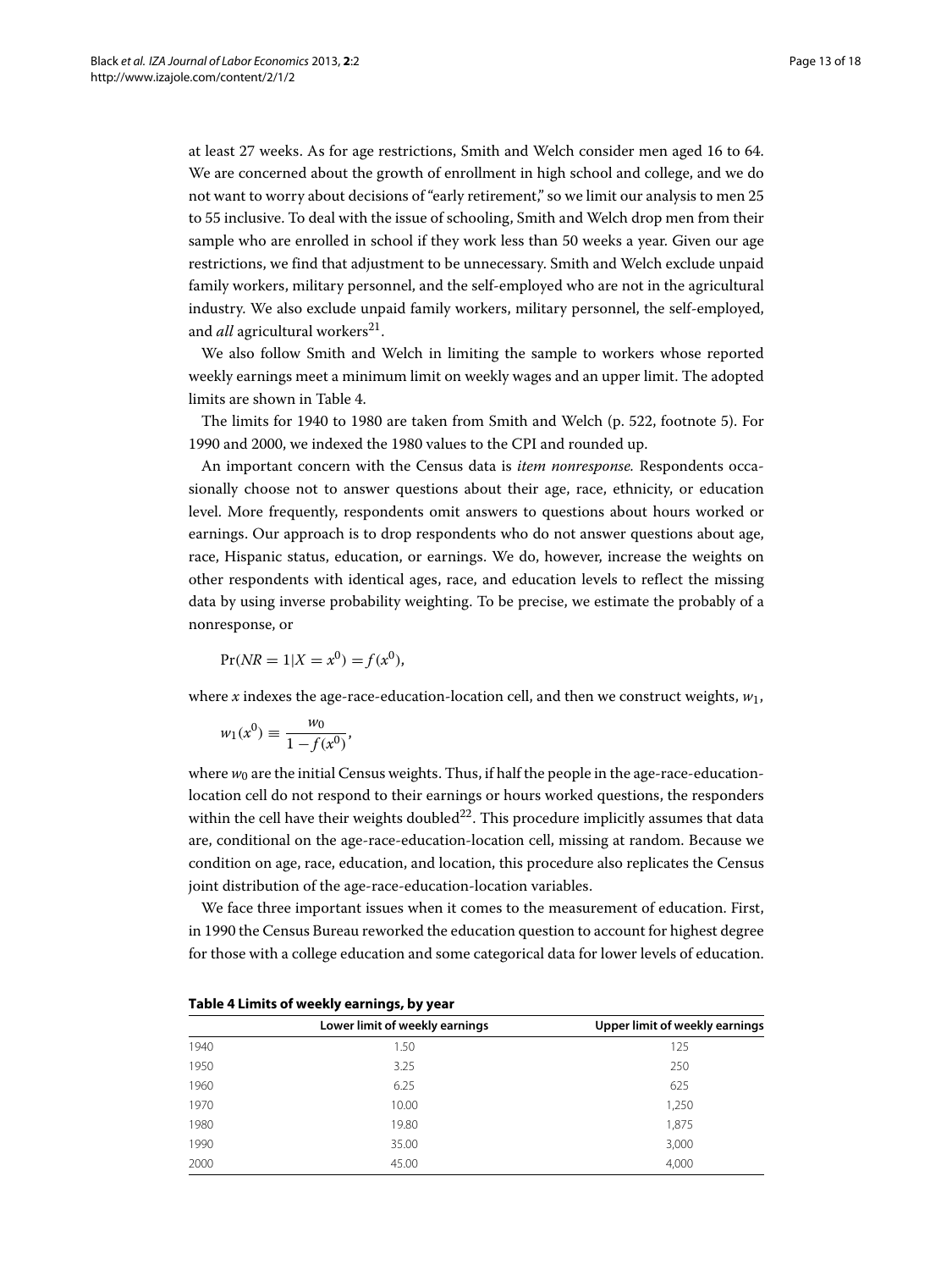For instance, in 1990 the Census asked: "How much school has this person COM-PLETED? Fill ONE circle for the highest level COMPLETED or degree RECEIVED. If currently enrolled, mark the level of previous grade attended or highest degree received." Response options were: No school completed; Nursery school; Kindergarten; 1st, 2nd, 3rd, or 4th grade; 5th, 6th, 7th, or 8th grade; 9th grade; 10th grade; 11th grade; 12th grade, no diploma; High school graduate - high school diploma or the equivalent (e.g., GED); Some college but no degree; Associate degree in college - Occupational program; Associate degree in college - Academic program; Bachelor's degree (For example: BA, AB, BS; Master's degree (For example: MA, MS, MEng, MEd, MSW, MBA); Professional school degree (For example: MD, DDS, DVM, LLB, JD); Doctorate degree (For example: PhD, EdD).

Prior to 1990, the Census asked instead about "years of schooling." For instance, in 1980 the Census asked: "What is the highest grade (or year) of regular school this person has ever attended? Fill one circle. If now attending school, mark grade person is in. If high school was finished by equivalency test (GED), mark '12'." Response options for *highest grade attended* were: Never attended school; Nursery school; Kindergarten, and these further options: Elementary through high school (grade or year: 1, 2, 3, 4, 5, 6, 7, 8, 9, 10, 11, 12); College (academic years: 1, 2, 3, 4, 5, 6, 7, 8 or more).

Drawing consistent inferences with schooling data drawn these two ways is in principle quite simple if the two types of questions have a similar structure of measurement error. Unfortunately, for the 1990 Census, Black et al. [\(2003\)](#page-17-12) document that the education questions exhibit significant measurement error and that the degree of measurement error is correlated with race. Moreover, there was a dramatic increase in the educational attainment of Americans over the period. For instance, in 1940 88 percent of blacks and 64 percent of whites between the ages of 25 and 60 did not have a high school education, and only 2 percent of blacks and 8 percent of whites had a bachelor's degree or better. By 2000, only 9 percent of blacks and 5 percent of whites did not have a high school degree while fully 33 percent of whites and over 19 percent of blacks had a bachelor's degree or better.

In our regression analysis we treat education in a non-parametric way, and given the available data, we use the following ten education categories: no formal education or kindergarten only, 1 to 4 years, 5 to 8 years, 9 years, 10 years, 11 years, 12 years, some college but no bachelor's degree, bachelor's degree, and more than a bachelor's degree.

Finally, there is the issue of the measurement of location. Because of the growth in cities and changes in disclosure policy, the identification of metropolitan statistical areas (MSAs) varies over time. In 1960 (the first public use micro sample that the Census Bureau released), the only geography identified was State of residence. As a result, we cannot conduct the same location analysis of interest to us with the 1960 data; we use only an urban indicator interacted with an indicator for state of residence. In 1940, 1950, and 1970 through 2000, we use MSA of residence for those respondents living in a MSA. For those respondents not living in an identified MSA, we use an indicator for state of residence. Hence, we exploit the geographical variation that is generally available to us. There are, however, a few additional noteworthy limitations:

First, residents of some current MSA's are not separately identified in the early censuses, but are so identified subsequently. For example, in the 1940, Orlando residents are treated as individuals living in "rural" Florida, but in later years are broken out as part of an Orlando MSA. Similarly, Las Vegas is identified only starting in 1970. There are a host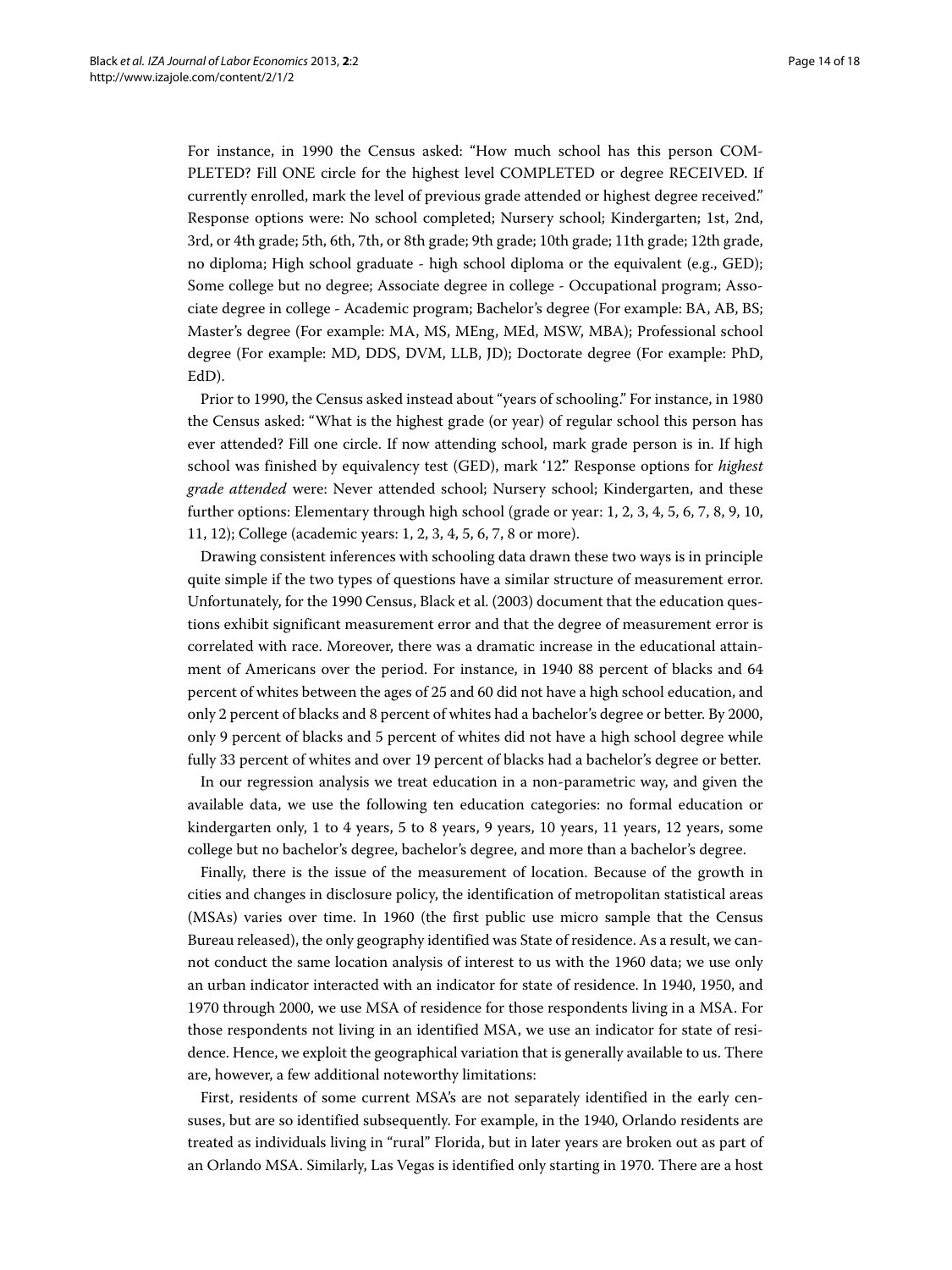of smaller towns that are only identified in later years. Moreover, MSAs can be created from regions that were previously a part of different MSAs. This is a particular problem in the densely populated areas of the east and west coasts. Finally, for areas that are only identified as "rural" we may be mixing residents from very different areas of a given state. For example, this designation mixes residents of the desert areas of Southern California with residents of rural Northern California, who may face very different labor markets and price levels.

For the 1940 through 1970 Censuses, we use a one-percent sample of respondents, and from 1980 to 2000, we use the five-percent sample, which, along with population growth, provides much larger sample sizes and much more precise estimates<sup>23</sup>. Finally, we note an important data limitation with the 1950 Census. In 1950, only the "sample line" respondents were asked about education and earnings by the Census Bureau. Hence, only about 3.3 percent of the population was given these questions. Thus, estimates from the 1950 Census are considerably less precise than estimates from even the 1940 Census.

In 1960 and 1970, the Census asked only for hours of work and weeks of work on intervals. To impute the actual levels, we took information from the 1980 Census and calculated the average weeks (or average hours) conditional on the being in the relevant category. The exact imputed values are presented in Table [5.](#page-14-0)

Prior to 1980, the Census did not ask the usual hours worked so we used hours last week as a proxy. In 1980, conditional on both reports being positive, the correlation is only 0.61. While quite low, this correlation is not materially different than those found in validation studies; see Barron et al. [\(1997\)](#page-17-13) for a discussion.

### **Endnotes**

# $1$ See Mincer [\(1974\)](#page-17-14).

 $2$ Charles and Guryan [\(2008\)](#page-17-8) document patterns of black-white wage disparity consistent with Becker's model of taste-based discrimination. Many important papers speak to the emergence of black-white differences in human capital development. For example, Cunha et al. [\(2006\)](#page-17-15) provide an insightful analysis of human capital development, including the emergence of racial and ethnic disparities, and provide an extensive reference to the literature; Card and Krueger [\(1992\)](#page-17-9) analyze the consequences of school quality for black-white earnings differences; and Neal and Johnson [\(1996\)](#page-17-16) and Neal [\(2006\)](#page-17-5) demonstrate the importance of cognitive ability (measured when individuals are young) for subsequent labor market success.

 $3$ Through out the paper, we will refer to locally priced goods and services as "housing," which surely has the largest budget share among locally priced goods. Of course, many

<span id="page-14-0"></span>

| <b>Interval</b> | Imputed weeks | Interval         | <b>Imputed hours</b> |
|-----------------|---------------|------------------|----------------------|
| $1-13$ weeks    | 1.1           | $1-14$ hours     | 8.57                 |
| 14-26 weeks     | 21.4          | $15-29$ hours    | 21.95                |
| 27-39 weeks     | 33.3          | $30-34$ hours    | 30.64                |
| 40-47 weeks     | 43.4          | $35-39$ hours    | 36.35                |
| 48-49 weeks     | 48.3          | 40 hours         | 40                   |
| 50-52 weeks     | 51.8          | $41-48$ hours    | 45.46                |
|                 |               | 49-59 hours      | 51.41                |
|                 |               | 60 or more hours | 67.02                |

**Table 5 Imputed values of weeks and hours of work**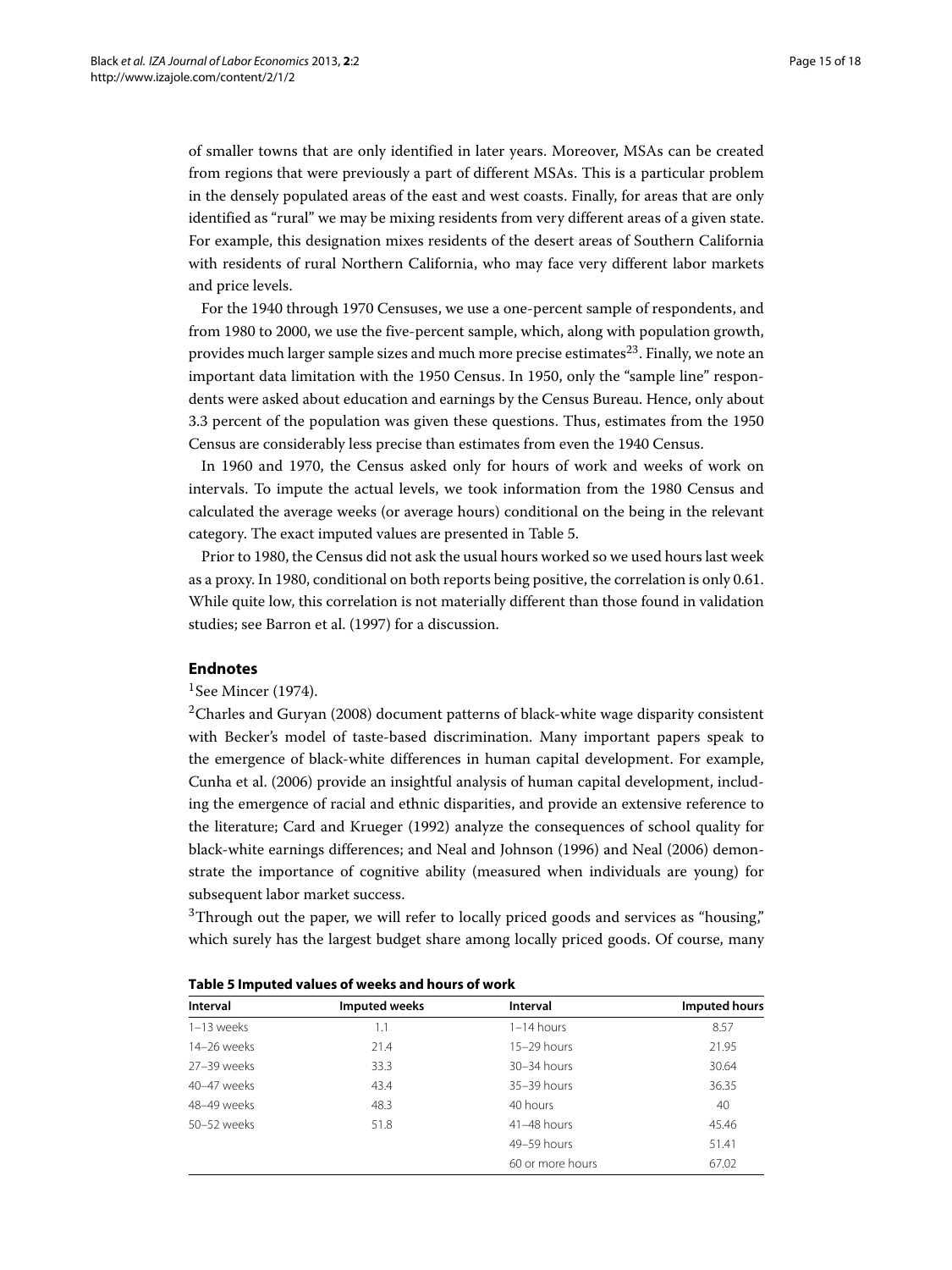goods and services are locally priced (e.g., haircuts are more expensive in Chicago than in Peoria). The cost of living varies widely between cities. Compare, for example, December 2009 cost of living index from city-data.com for Austin (87.2) and Los Angeles (166.6).

<sup>4</sup>There is an important caveat to the Mincer theory: Black et al [\(2009\)](#page-17-17) show that  $\beta_2$ , the "return to education," will differ by location if preferences are not homothetic. Here, though, we *are* assuming homotheticity, and in that case returns are the same for each location.

5Location fixed effects can be safely omitted only if the vector of location indicator variables is orthogonal to other included variables, in which case those effects are absorbed into the error term. As we show below, though, black and white workers differ substantially in location patterns.

<sup>6</sup>The is is a central point in the literature on price indices. See, for example, Samuelson and Swamy [\(1974\)](#page-17-18). In our context homotheticity means that the income elasticity of housing is 1. This might not be too far off the mark. In Epple and Seig's [\(1999\)](#page-17-19) general equilibrium model, the permanent income elasticity of housing is estimated to be 0.94. Drawing on evidence from partial equilibrium empirical analysis, Harmon [\(1988\)](#page-17-20) places it at 1, while Haurin and Lee [\(1989\)](#page-17-21) give an estimate of 1.1.

7Female labor markets are equally interesting, and we intend to evaluate black-white wage gaps among women in future work.

<sup>8</sup>We exclude unpaid family workers, military personnel, the self-employed, and those employed in agriculture. See the data appendix for more detail. In general we pattern our exclusion rules after Smith and Welch [\(1989\)](#page-17-2), although there are some substantial differences. The data appendix also outlines how we construct the key wage variable.

 $9$ The data appendix discusses our location variables. These vary somewhat over the 60 years of analysis.

 $10$ Notice that the "treatment" here is not merely the absence of potential racial discrimination in the labor market. Being treated as a white person includes other facets, including improved pre-market conditions that affect human capital.

11See Hirano et al. [\(2003\)](#page-17-22) and DiNardo et al. [\(1996\)](#page-17-23) for discussions. See Black et al. [\(2006;](#page-17-4) [2008\)](#page-17-24) for applications to discrete data.

<sup>12</sup>Furthermore, much evidence (e.g., Black et al. [2002,](#page-17-25) and Autor and Duggan [2003\)](#page-17-26) suggests this nonparticipation due to disability is quite sensitive to prevailing economic opportunities, particularly for the low skilled. In addition, the increased incarceration of black males, noted by Western [\(2006\)](#page-17-27) and others, also makes the use of observed wages problematic.

 $13$  For small values the log wage gap is approximately equal to the percentage wage gap. This approximation is not very good, though, for gaps as large as those we observe here. The percentage wage gaps implied by our estimates for 1940 through 2000 are, respectively, −0.52, −0.40, −0.40, −0.36, −0.27, −0.24, and −0.23. By way of comparison, Smith and Welch [\(1989\)](#page-17-2) give estimates for 1940 through 1980, respectively: −0.57, −0.45,  $-0.42$ ,  $-0.36$ , and  $-0.27$ . The basic story is of course the same in the two accounts; differences presumably have to do with differences in our handling of certain data issues, as outlined in the appendix.

<sup>14</sup>In each column, the standard errors are clustered on the level of the "cells" in our nonparametric analysis. We also checked the impact of clustering at the MSA level. While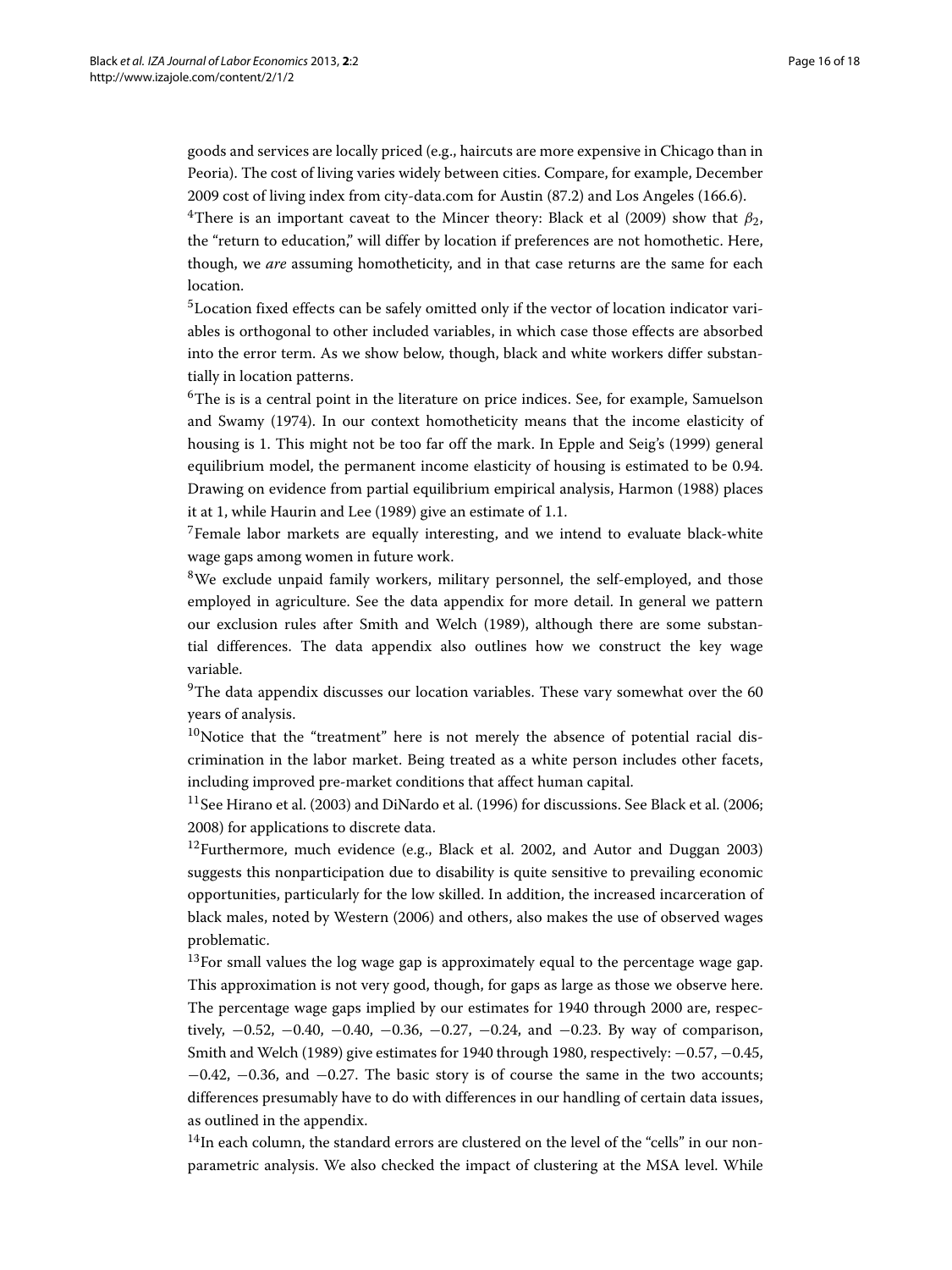the standard errors were larger (typically about two to three times as large), the increase appears to be the result of the reduction in the degrees of freedom rather than correlation within the MSA. Thus, we kept our standard errors clustered at the level in which our data vary.

<sup>15</sup>One might be concerned about selection across locations. Our goal in this paper is to show that ignoring locational differences, as other studies have done, leads to inaccurate estimates. In our estimation, therefore, we treat the selection across locations as exogenous.

16Estimates reported in Table [1](#page-6-0) use as the dependent variable, log *weekly* wage, the same variable examined by Smith and Welch. It turns out that there are differences between black and white workers in the number of hours typically worked per week, so we might alternatively evaluate *hourly* wages in constructing racial wage gaps. Results of this latter analysis, however, are very similar to those one would draw from Table [1.](#page-6-0) We substantially overestimate black-white wage convergence over the 1940–2000 period if we fail to account for shifting patterns of location.  $17$ While there has been much work on possible causes of such productivity differences (e.g., see Acemoglu [1996;](#page-17-28) Glaeser and Mare [2001,](#page-17-29) and other work on agglomeration), we are agnostic here about the source of this variation.

<sup>18</sup>See, for example, Rosen [\(1985\)](#page-17-30).

 $19$ As discussed in the appendix, we lack the necessary data to conduct this exercise for 1960, and so omit that year from our analysis.

 $^{20}$ As we note above, pessimistic as our results are, they may still understate the current levels of labor market disparity, as we do not account for racial differences in participation or unemployment. See, e.g., Black [\(1995\)](#page-17-31), Chandra [\(2000\)](#page-17-6), Neal [\(2006\)](#page-17-5), and Ritter and Taylor [\(2011\)](#page-17-32).

 $21$ Because of the increased mechanization of agricultural production in the U.S., there has been a dramatic reduction in farm labor and a corresponding increase in the size of farms; farming has become quite capital intensive. It is therefore difficult to separate the returns to capital from the returns to labor. We exclude wage-and-salary agricultural workers because payments to workers often involve payments in-kind, which makes the valuation of the wage paid difficult. Of course, the exclusion of agricultural workers has little effect in 2000, but represents a major exclusion for the early years. Excluding self-employed agricultural workers has the added advantage of rendering the 1940 Census compatible with subsequent Decennial Censuses, as the Census did not ask for farm earnings in 1940.

22See, e.g., Wooldridge [\(2007\)](#page-17-33) for a discussion.

<sup>23</sup>Prior to 1980, the Census did not release the five-percent samples.

#### **Competing interests**

The IZA Journal of Labor Economics is committed to the IZA Guiding Principles of Research Integrity. The authors declare that they observed these principles.

#### **Acknowledgements**

We gratefully acknowledge support from Eunice Kennedy Shriver National Institute of Child Health and Human Development (RO1 HD062747). The content is solely the responsibility of the authors and does not necessarily represent the official views of the Eunice Kennedy Shriver National Institute of Child Health and Human Development or the National Institutes of Health. Helpful comments on earlier drafts were provided by David Card, Enrico Moretti, and seminar participants at UC Berkeley, University of Chicago, Duke University, IUPUI, University of Missouri, University of Michigan, Purdue University, University of Texas, University of Wisconsin-Madison (IRP), Washington University in